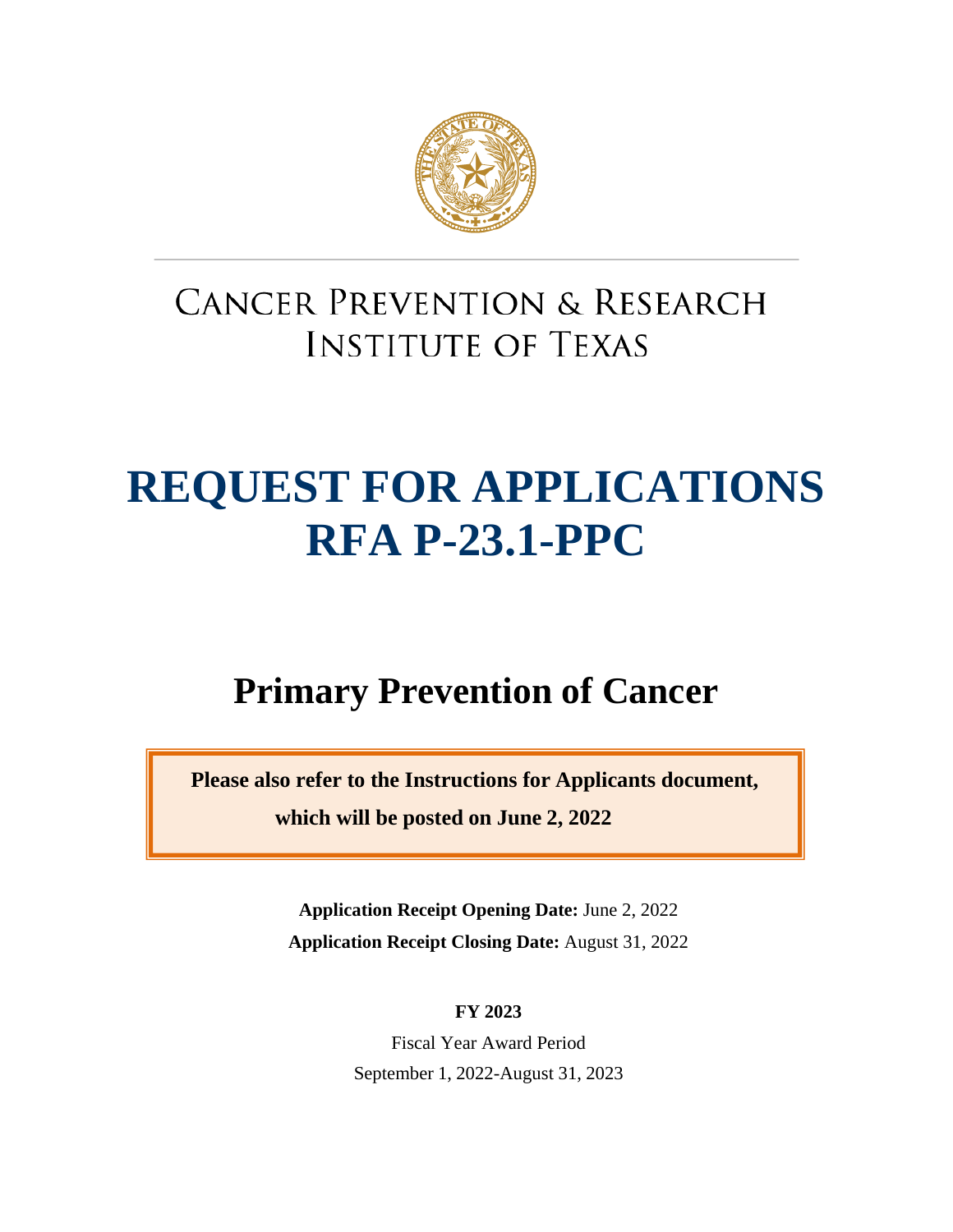## **TABLE OF CONTENTS**

| 1.               |                                                                             |  |
|------------------|-----------------------------------------------------------------------------|--|
| 1.1              |                                                                             |  |
| 2.               |                                                                             |  |
| 2.1              |                                                                             |  |
| 2.2              |                                                                             |  |
| 2.3              |                                                                             |  |
| 2.4              |                                                                             |  |
| 2.5              |                                                                             |  |
| 2.6              |                                                                             |  |
| 2.7              |                                                                             |  |
| 2.8              |                                                                             |  |
| 2.9              |                                                                             |  |
| 3.               |                                                                             |  |
| $\overline{4}$ . |                                                                             |  |
| 4.1              |                                                                             |  |
| 4.2              |                                                                             |  |
| 4.3              |                                                                             |  |
| 4.4              |                                                                             |  |
| 4.4.1            |                                                                             |  |
| 4.4.2            |                                                                             |  |
| 4.4.3            |                                                                             |  |
| 4.4.4            |                                                                             |  |
| 4.4.5            |                                                                             |  |
| 4.4.6            |                                                                             |  |
| 4.4.7            |                                                                             |  |
| 4.4.8            |                                                                             |  |
| 4.4.9            |                                                                             |  |
| 4.4.10           |                                                                             |  |
| 4.4.11           | Most Recently Funded Relevant Project Summary (if applicable) (3 pages)  22 |  |
| 4.4.12           |                                                                             |  |
| 4.4.13           |                                                                             |  |
|                  |                                                                             |  |
|                  |                                                                             |  |
|                  |                                                                             |  |
|                  |                                                                             |  |
| 5.               |                                                                             |  |
| 5.1              |                                                                             |  |
| 5.2              |                                                                             |  |
| 5.2.1            |                                                                             |  |
| 5.2.2            |                                                                             |  |
| 6.               |                                                                             |  |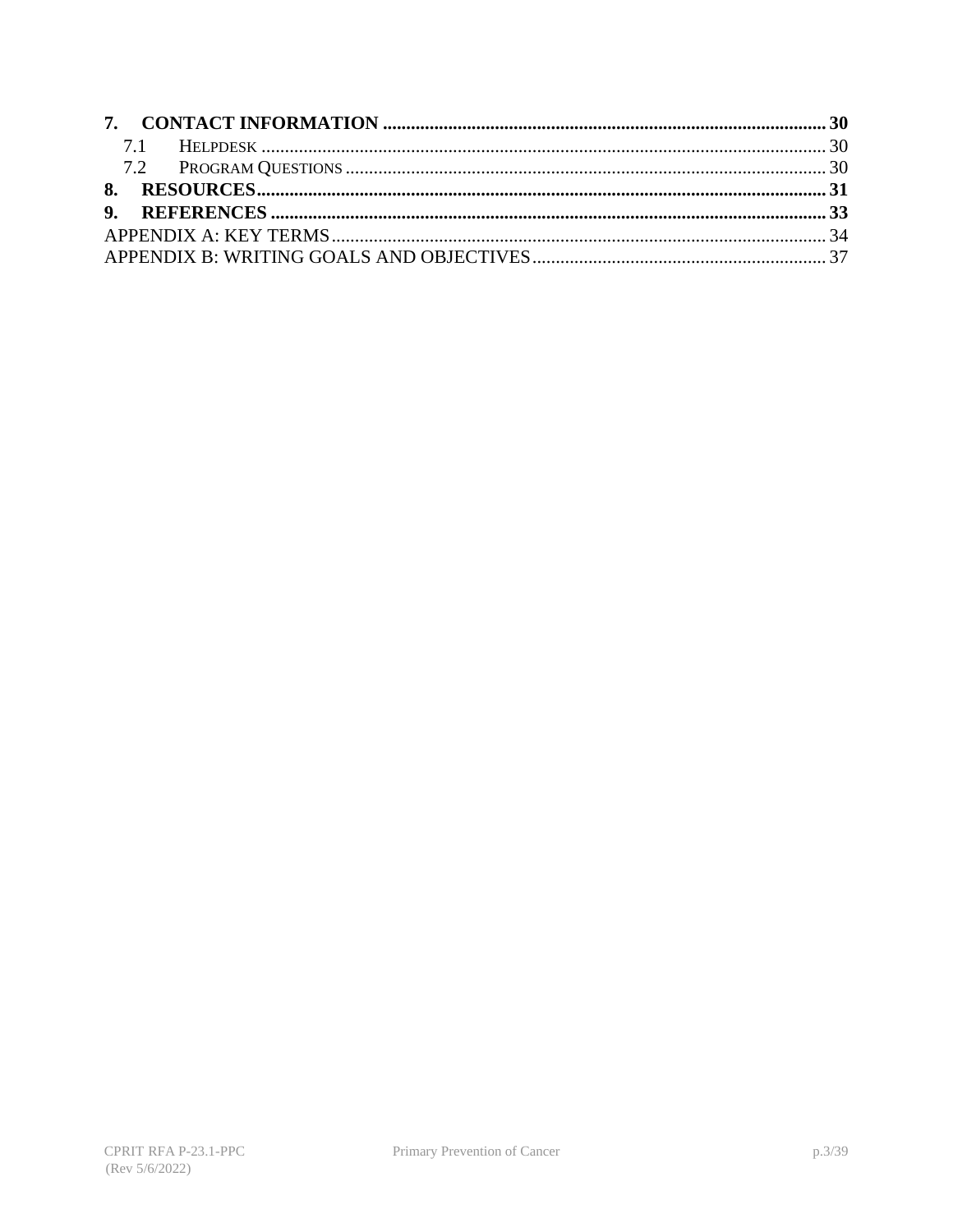#### **RFA VERSION HISTORY**

Rev 5/6/2022 RFA release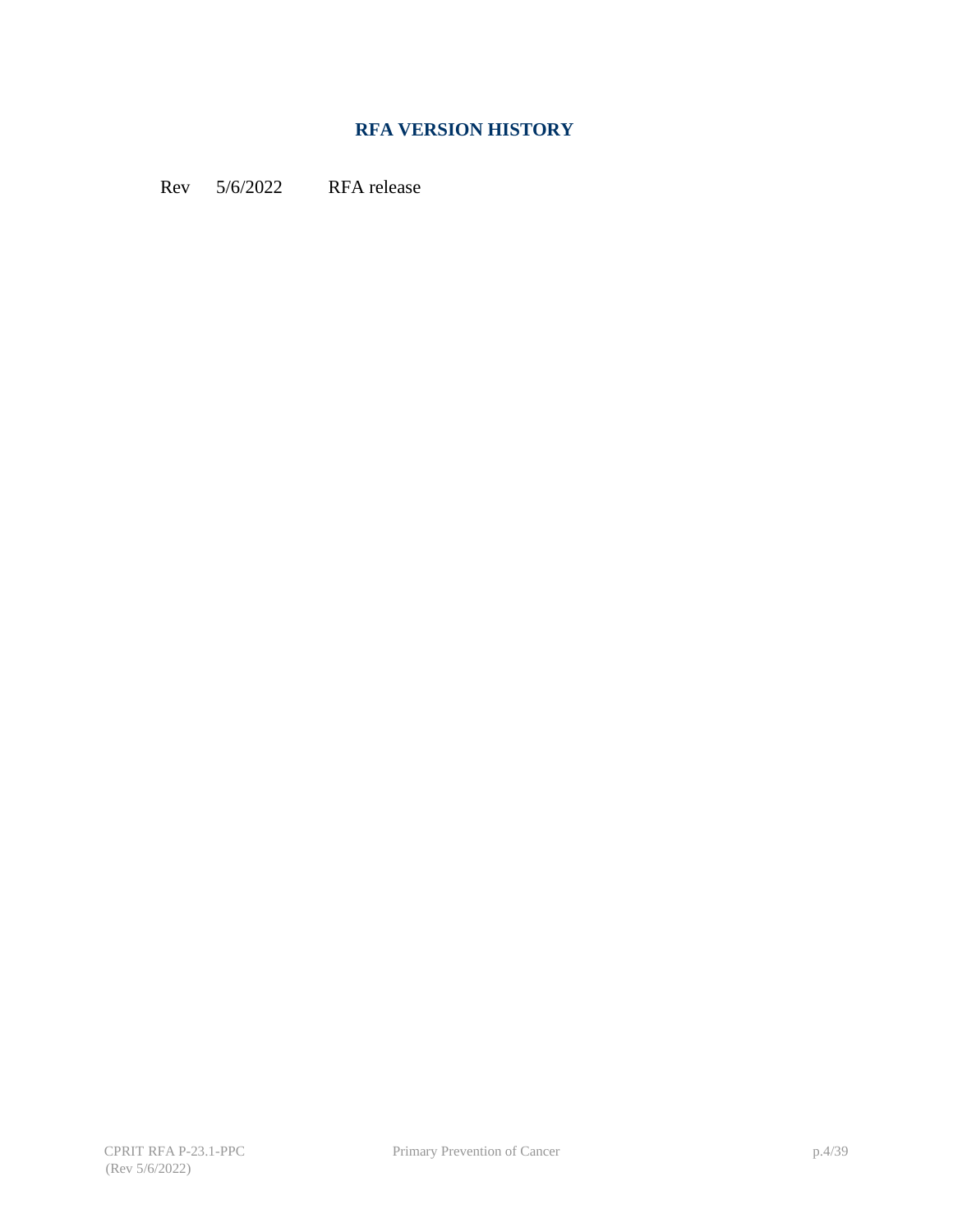## <span id="page-4-0"></span>**1. ABOUT CPRIT**

The State of Texas has established the Cancer Prevention and Research Institute of Texas (CPRIT), which may issue up to \$6 billion in general obligation bonds to fund grants for cancer research and prevention.

CPRIT is charged by the Texas Legislature to do the following:

- Create and expedite innovation in the area of cancer research and enhance the potential for a medical or scientific breakthrough in the prevention of or cures for cancer;
- Attract, create, or expand research capabilities of public or private institutions of higher education and other public or private entities that will promote a substantial increase in cancer research and in the creation of high-quality new jobs in the State of Texas; and
- Develop and implement the Texas Cancer Plan.

#### <span id="page-4-1"></span>**1.1 Prevention Program Priorities**

Legislation from the 83rd Texas Legislature requires that CPRIT's Oversight Committee establish program priorities on an annual basis. The priorities are intended to provide transparency in how the Oversight Committee directs the orientation of the agency's funding portfolio. The Prevention Program's principles and priorities will also guide CPRIT staff and the Prevention Review Council on the development and issuance of program-specific Requests for Applications (RFAs) and the evaluation of applications submitted in response to those RFAs.

#### **Established Principles:**

- Fund evidence-based interventions and their dissemination
- Support the prevention continuum of primary, secondary, and tertiary (includes survivorship) prevention interventions

#### **CPRIT's Cross-Program Priorities:**

- Prevention and early detection initiatives
- Translation of Texas research (discoveries) to innovations
- Enhance Texas' research capacity and life science infrastructure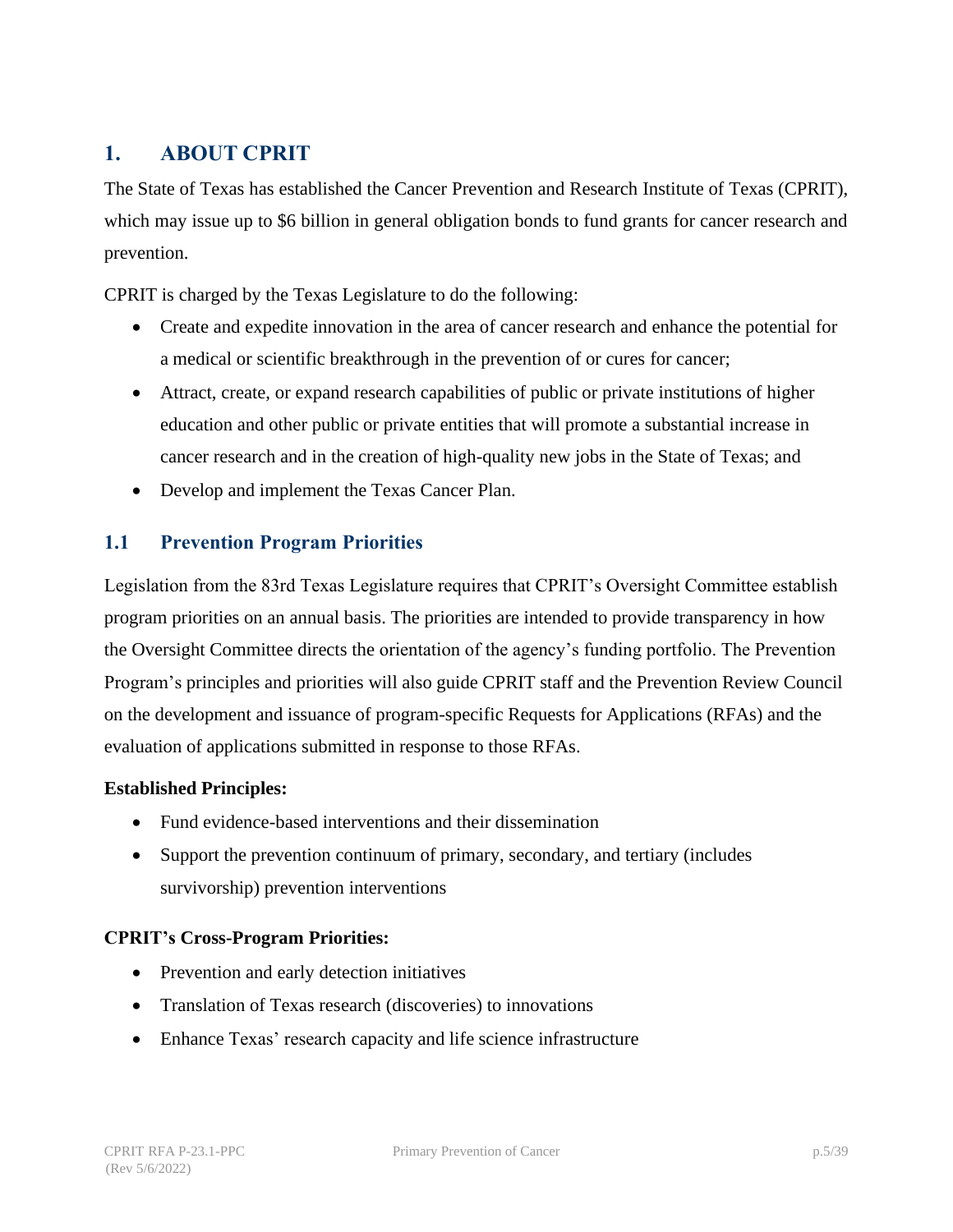#### **Prevention Program Priorities**

- Prioritize populations disproportionately affected by cancer incidence, mortality, or cancer risk prevalence
- Prioritize geographic areas of the state disproportionately affected by cancer incidence, mortality, or cancer risk prevalence
- Prioritize underserved populations
- Program assessment to identify best practices, use as a quality improvement tool, and guide future program direction

## <span id="page-5-0"></span>**2. FUNDING OPPORTUNITY DESCRIPTION**

#### <span id="page-5-1"></span>**2.1 Summary**

The ultimate goals of the CPRIT Prevention Program are to reduce cancer incidence and mortality, reduce cancer disparities, and improve the lives of cancer survivors. More than half of cancers can be prevented by applying prevention knowledge we already have about modifiable causes of cancer. We can prevent some cancers by promoting and providing hepatitis B and HPV vaccines, supporting environmental approaches that make healthy choices easier, and empowering people to make healthy lifestyle choices related to tobacco use, nutrition, physical activity, and sun safety. This failure to address prevention is particularly impactful for those experiencing cancer disparities (eg, minority population groups, low-income populations). When prevention programs are comprehensive and maximize the ability for all populations to participate, major changes in behaviors and morbidity and mortality can be achieved. [Colditz GA, Emmons KM. Accelerating the Pace of Cancer Prevention- Right Now. *[Cancer Prev Res](https://pubmed.ncbi.nlm.nih.gov/29519885/) (Phila).* 2018;11(4):171-184]

There is increasing focus on multilevel interventions for cancer prevention. (Clauser SB, Taplin SH, Foster MK, Fagan P, Kaluzny AD. Multilevel intervention research: lessons learned and pathways forward. *[J Natl Cancer Inst Monogr.](https://europepmc.org/article/PMC/3482966)* 2012;2012[44]:127-133) A multilevel intervention seeks to influence more than one contextual level, ie, individual, group, organization, and community). Multilevel interventions require action targeting 2 or more levels of influence at the same time or in close temporal proximity. Multilevel interventions may involve policy, systems, and environmental change as a way of modifying the environment to make healthy choices practical and available to all community members.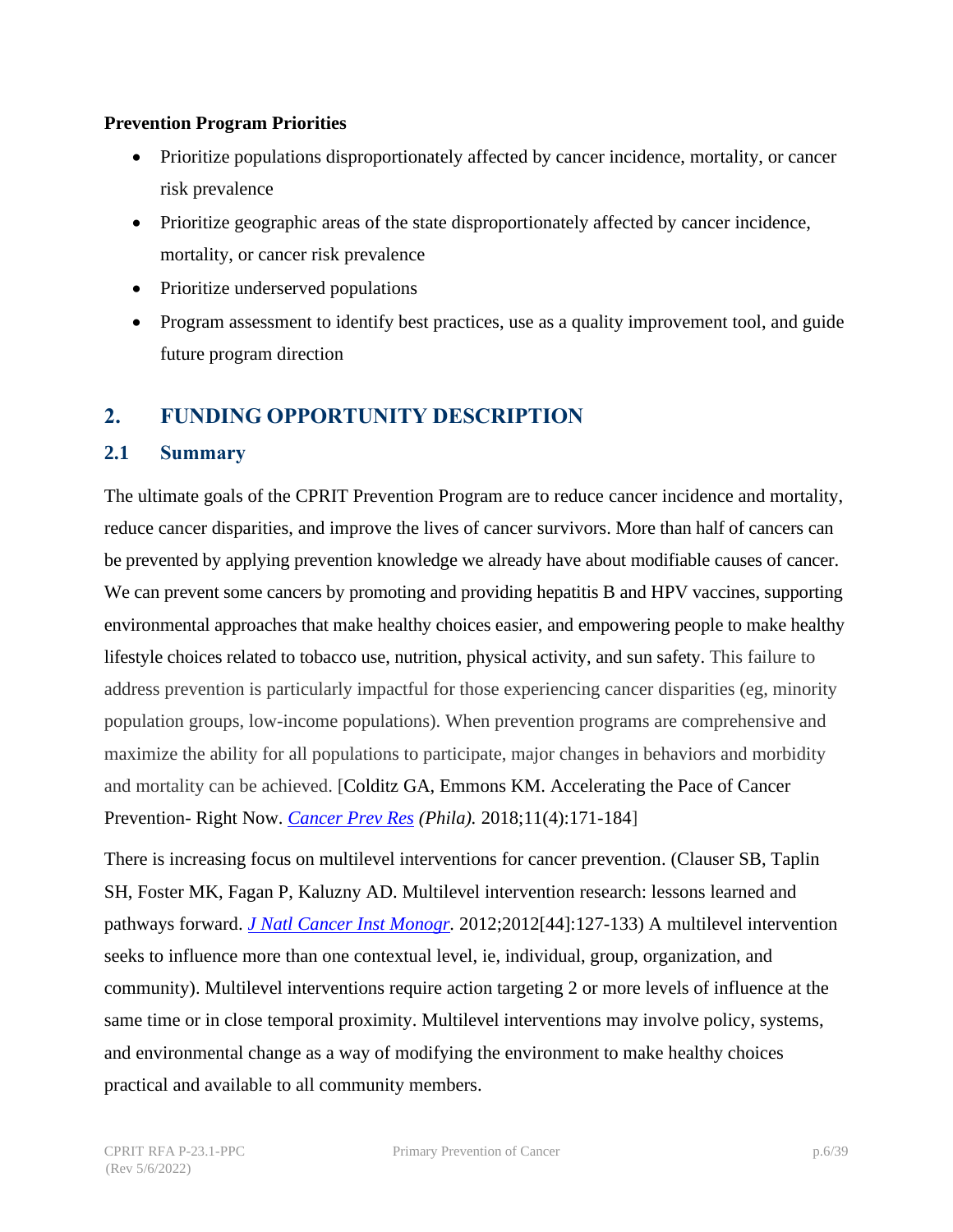The **Primary Prevention of Cancer (PPC)** award mechanism focuses on increasing implementation of evidence-based strategies to ensure that all Texans benefit from the cancer prevention knowledge that we currently have. CPRIT seeks to fund multilevel interventions to reduce cancer risk, disease burden, and cancer disparities. Modifiable risk behaviors include tobacco use, obesity, physical inactivity, unhealthy eating, alcohol use, sun exposure, HPV vaccination, hepatitis B vaccination, and environmental/occupational cancer exposures.

Applications should also assess and address social determinants that contribute to cancer burden and disparities (eg, cultural factors, unmet needs, access barriers). Interventions and communications should be structured to address the unique circumstances of the population to be served.

Eligible applications must include the delivery of interventions to nonmetropolitan (rural) and/or medically underserved counties in the state. For example, cigarette smoking and smokeless tobacco use are more prevalent in rural populations. Higher rates of obesity, lower rates of physical activity, and poorer diets contribute to cancer-related health disparities in rural populations and high-risk urban populations.

Partnerships with other organizations that can support and leverage resources are strongly encouraged. A coordinated submission of a collaborative partnership program in which all partners have a substantial role in the proposed project is preferred.

#### <span id="page-6-0"></span>**2.2 Project Objectives**

CPRIT seeks to reduce modifiable risk behaviors via projects that will do one or more of the following:

- Establish collaborations and partnerships with communities to deliver multilevel, evidencebased projects to reduce disparities and achieve health equity
- Deliver multilevel, evidence-based projects that include public and/or professional education, outreach, navigation to and delivery of primary prevention interventions
- Implement policy, systems and environmental changes that are sustainable over time (See [https://www.cccnationalpartners.org/new-resource-policy-systems-and-environmental](https://www.cccnationalpartners.org/new-resource-policy-systems-and-environmental-change-resource-guide)[change-resource-guide\)](https://www.cccnationalpartners.org/new-resource-policy-systems-and-environmental-change-resource-guide); examples include:
- Advocating for/supporting sidewalks, paths, and recreation areas in community design
- Implementing Farm to School programs (See [https://farmtoschoolcensus.fns.usda.gov/\)](https://farmtoschoolcensus.fns.usda.gov/)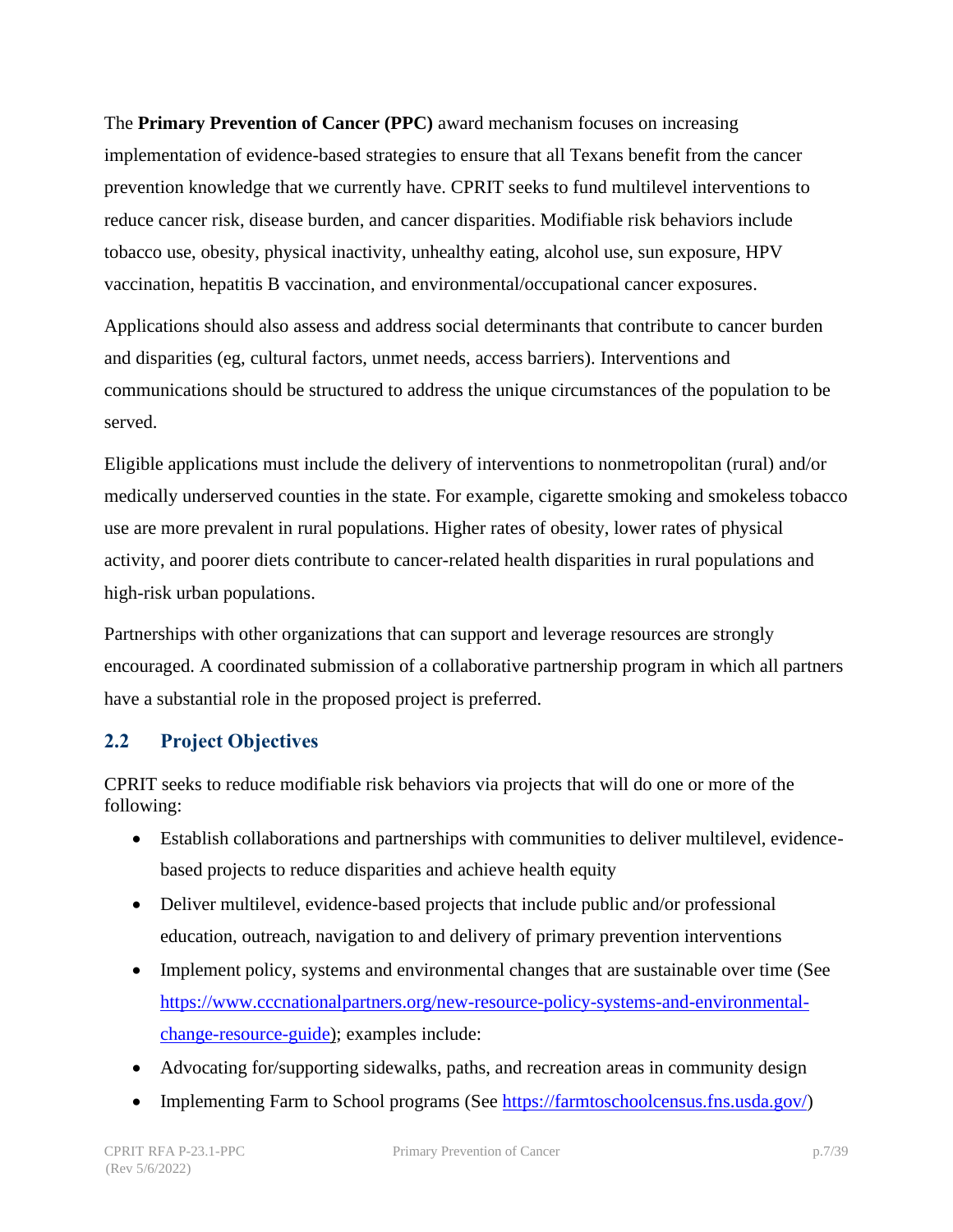- Increasing availability of healthy food choices in restaurants or cafeterias
- Advocating for/supporting policies for smoke-free zones and public events
- Implementing programs that result in sustained smoking cessation.

#### <span id="page-7-0"></span>**2.3 Award Description**

The **Primary Prevention of Cancer** RFA solicits applications for eligible projects up to 36 months in duration that will deliver multilevel, evidence-based interventions that improve cancerrelated health behaviors. Interventions may address tobacco use, obesity, physical inactivity, unhealthy eating, alcohol use, HPV vaccination, hepatitis B vaccination, and environmental/occupational cancer exposures. Sun safety education may be addressed if combined with another behavioral intervention to reduce risk.

The following are required components of the project:

- **Evidence-Based**: CPRIT's primary prevention grants are intended to fund culturally appropriate effective and efficient systems of delivery of preventive services based on the existing body of knowledge about and evidence for cancer prevention. Evidence-based and promising interventions can be identified via the Community Guide, [\[https://www.thecommunityguide.org/\]](https://www.thecommunityguide.org/) What Works for Health, [\[https://www.countyhealthrankings.org/take-action-to-improve-health/what-works-for](https://www.countyhealthrankings.org/take-action-to-improve-health/what-works-for-health)[health\]](https://www.countyhealthrankings.org/take-action-to-improve-health/what-works-for-health), National Comprehensive Cancer Control Program [\[https://www.cdc.gov/cancer/ncccp/index.htm\]](https://www.cdc.gov/cancer/ncccp/index.htm), NCI Evidence-Based Cancer Control Programs [\[https://ebccp.cancercontrol.cancer.gov/index.do\]](https://ebccp.cancercontrol.cancer.gov/index.do) and other sources.
- If evidence-based interventions have not been implemented or evaluated for the specific population or setting proposed, provide evidence that the proposed intervention is appropriate for the population and has a high likelihood of success (ie, an evidenceinformed practice). In cases where the evidence base is still developing, the applicant should provide a strong and comprehensive evaluation plan allowing for documentation of new evidence over the life of the project.
- **Multilevel Interventions:** Health behaviors have multiple levels of influences, often including individual, group, organization, and community determinants. Influences on behaviors interact across these different levels and multilevel interventions are the most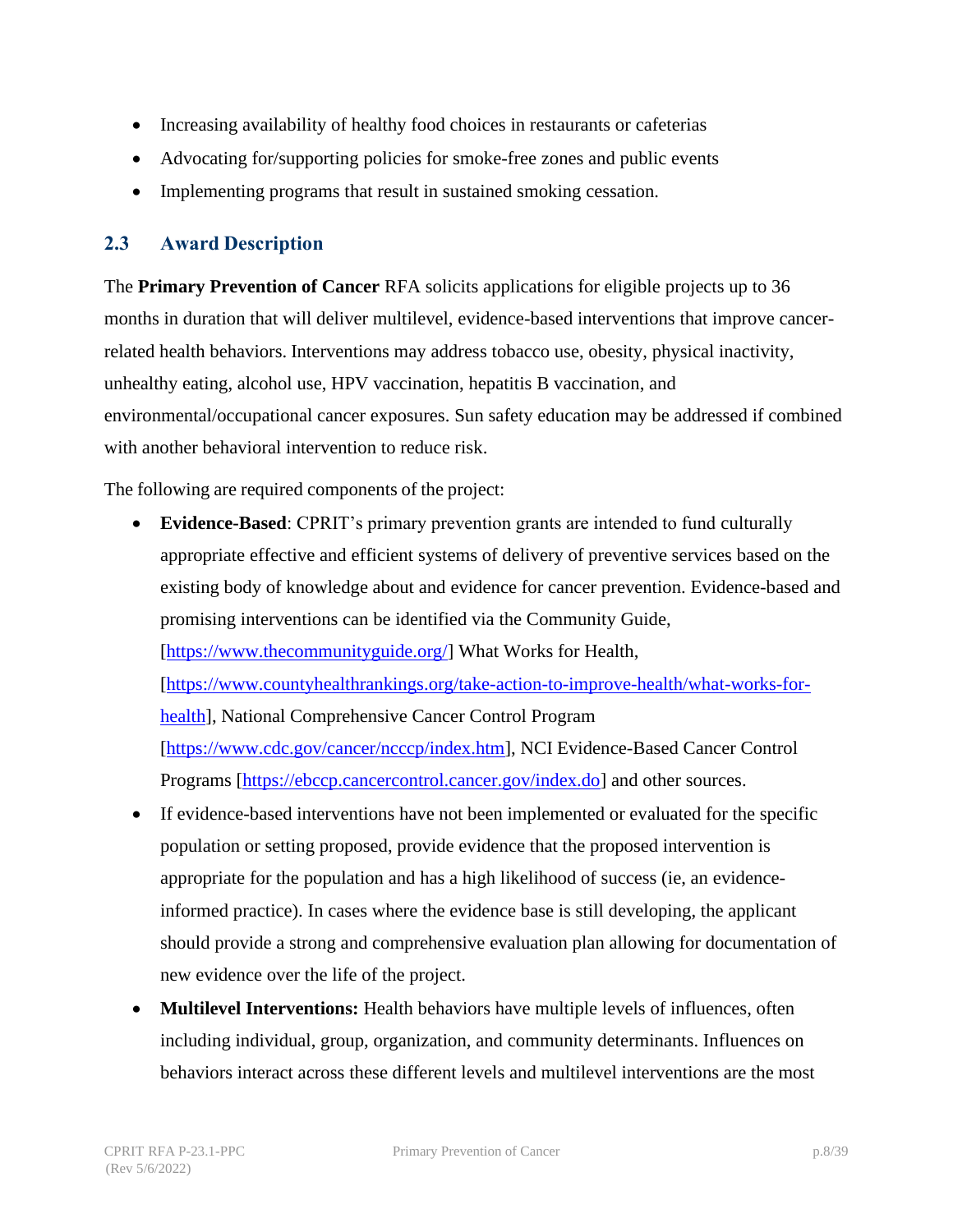effective in changing behavior (See [http://medbox.iiab.me/modules/en](http://medbox.iiab.me/modules/en-cdc/www.cdc.gov/cancer/crccp/sem.htm)[cdc/www.cdc.gov/cancer/crccp/sem.htm\)](http://medbox.iiab.me/modules/en-cdc/www.cdc.gov/cancer/crccp/sem.htm).

- **Geographic Area to be Served:** Preventive service delivery to nonmetropolitan/medically underserved area (MUA) counties must be included in the defined service area. Rural and MUA counties may be identified via web-based tools from the [Texas Department of State](https://healthdata.dshs.texas.gov/dashboard/surveys-and-profiles/hfp-2014-2015)  [Health](https://healthdata.dshs.texas.gov/dashboard/surveys-and-profiles/hfp-2014-2015) [Services](http://healthdata.dshs.texas.gov/HealthFactsProfiles) and US Department of [Health and Human Services.](https://data.hrsa.gov/tools/shortage-area/mua-find) Service to urban counties that are not medically underserved is allowable as long as the project proposes to also serve nonmetropolitan counties that are medically underserved.
- **Community Partner Networks**. Applicants are strongly encouraged to coordinate and describe a collaboration of community partners that can deliver services to the most counties and the most people possible in a selected service region. Partnerships with other organizations that can support and leverage resources (eg, community-based organizations, local and voluntary agencies, nonprofit agencies, groups that represent priority populations) are encouraged. Letters of commitment or memoranda of understanding describing their specific role in the partnership will strengthen the application.

CPRIT expects measurable outcomes of supported activities, such as a significant increase over baseline (for the proposed service area) in the provision of evidence-based interventions to modify cancer risk factors, changes in provider practice, and systems changes. Applicants must demonstrate how these outcomes will ultimately impact incidence, mortality, morbidity, disparities, or quality of life.

Under this RFA, CPRIT **will not** consider the following:

- Projects focused solely on metropolitan/non-medically underserved counties.
- Projects focusing solely on systems and/or policy change or solely on education and/or outreach that do not include the navigation to and delivery of multilevel interventions to reduce cancer risk.
- Projects focusing solely on case management/patient navigation services. Case management/patient navigation services must be paired with the delivery of a cancer prevention service, including those practices delivered by another provider.
- Cancer preventive services proposed as part of the project that do not comply with established and current national guidelines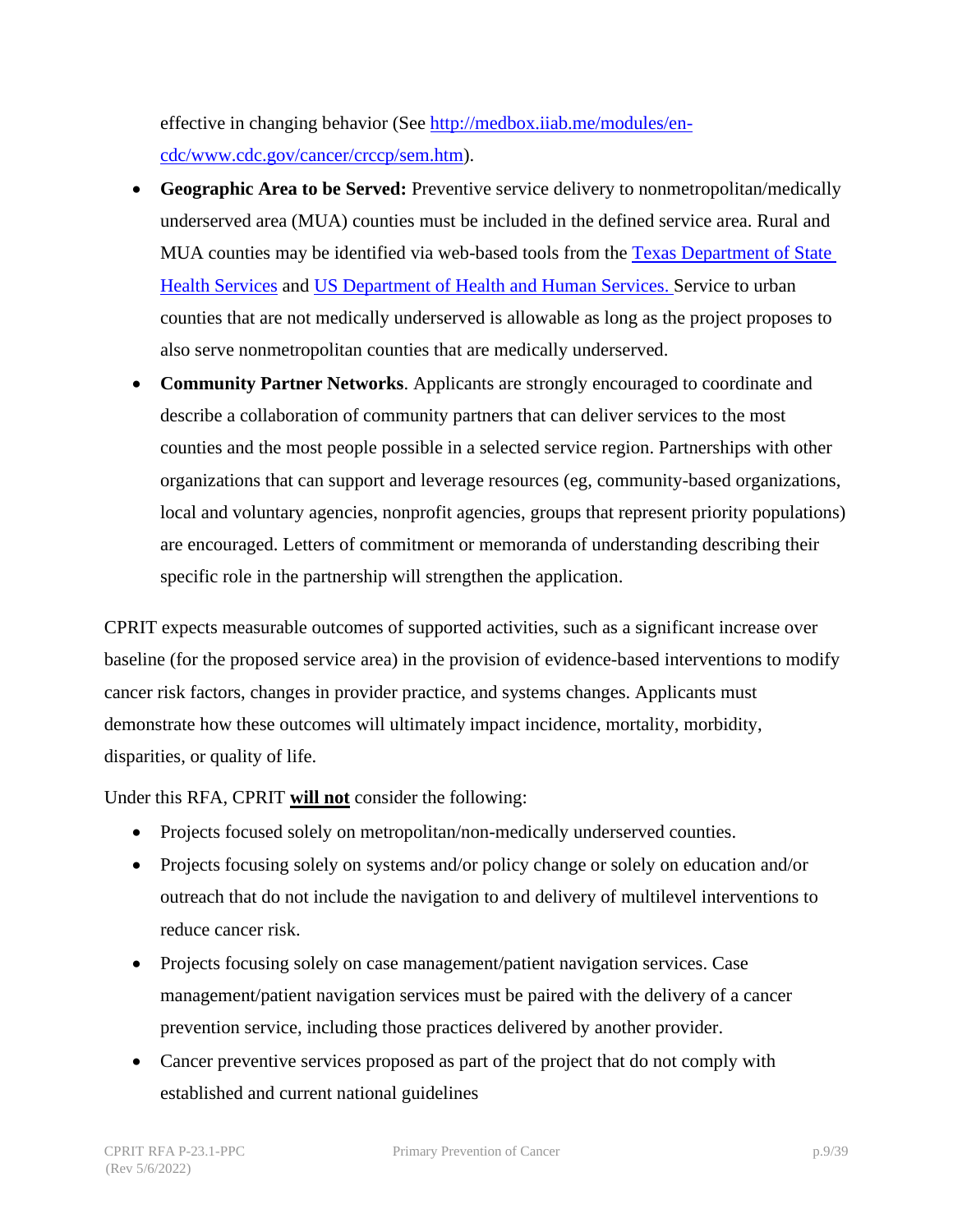• Projects involving prevention/intervention research. Applicants interested in prevention research should review CPRIT's Academic Research RFAs (available at [http://www.cprit.texas.gov\)](http://www.cprit.texas.gov/).

#### <span id="page-9-0"></span>**2.4 Priorities**

The Prevention Program's priorities for funding include the following:

## **(1) Populations disproportionately affected by cancer incidence, mortality, or cancer risk prevalence.**

CPRIT-funded programs must address 1 or more of these priority populations:

- Medically underresourced communities
- Racial, ethnic, and cultural minority groups
- Underinsured and uninsured individuals

## **(2) Geographic areas of the state disproportionately affected by cancer incidence, mortality, or cancer risk prevalence.**

While disparities and needs exist across the state, CPRIT will also prioritize applications proposing to serve geographic areas of the state disproportionately affected by cancer incidence, mortality, or cancer risk prevalence. For this RFA, projects must propose to serve nonmetropolitan and/or MUAs of the state.

#### **Geographic and Population Balance in Current CPRIT portfolio**

At the programmatic level of review conducted by the Prevention Review Council [\(section 5.1\)](#page-24-2), priority will be given to projects that target geographic regions of the state and population subgroups that are not adequately covered by the current CPRIT Prevention project portfolio (see [https://www.cprit.texas.gov/our-programs/prevention/portfolio-maps a](https://www.cprit.texas.gov/our-programs/prevention/portfolio-maps)nd [https://www.cprit.texas.gov/grants-funded?search=prevention\)](https://www.cprit.texas.gov/grants-funded?search=prevention).

#### <span id="page-9-1"></span>**2.5 Outcome Metrics**

Applicants are required to clearly describe their assessment and evaluation methodology. Mixedmethods evaluations are encouraged (eg, qualitative, quality improvement methods). The applicant is required to describe final outcome measures for the project. These measures should be identified in the project plan (including a logic model) and will serve as a measure of program effectiveness.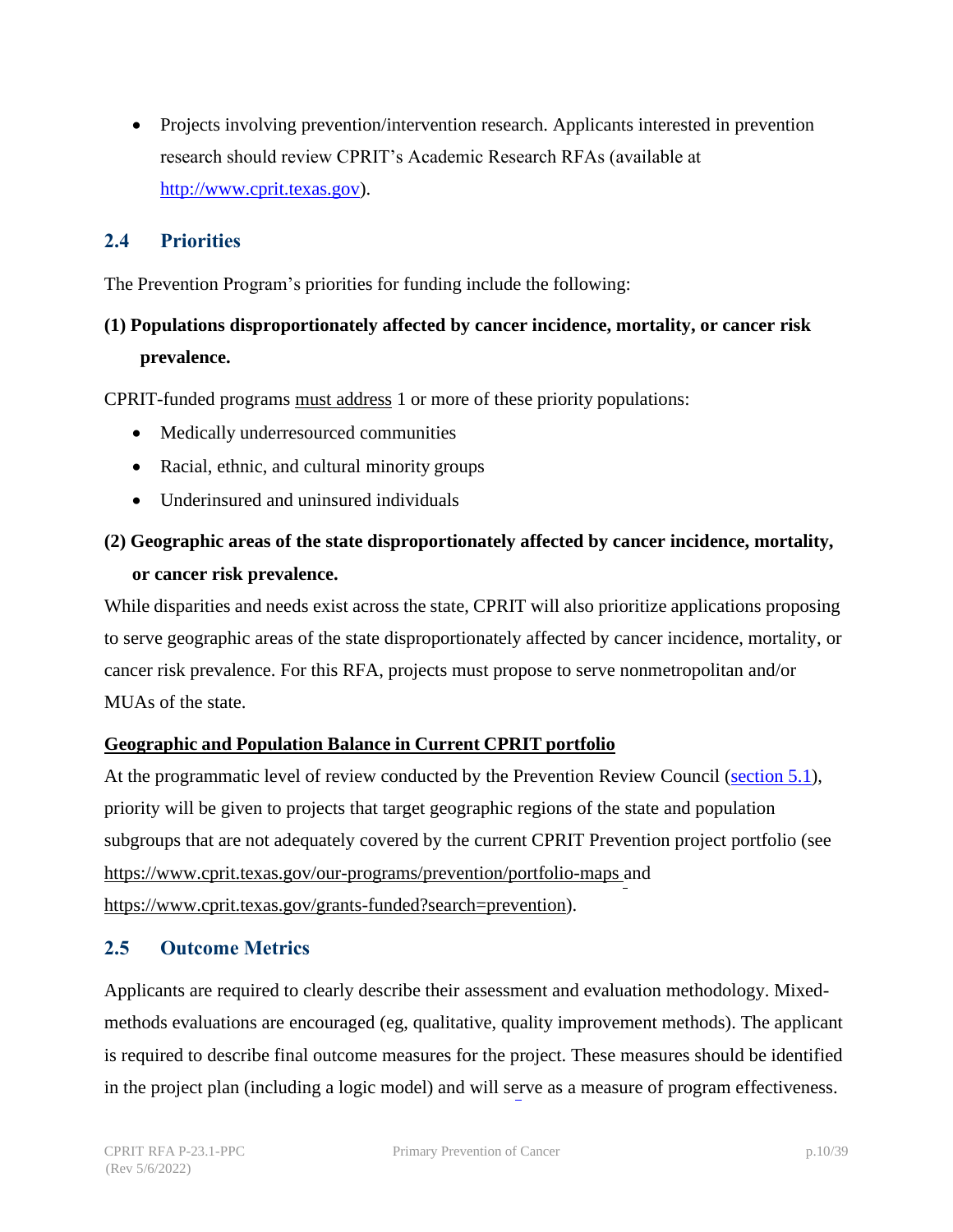Planned policy, system, or environmental changes should be identified. In addition, applicants should describe how funds from the CPRIT grant will improve outcomes over baseline. If the applicant is not providing baseline data for a measure,the applicant must provide a well-justified explanation and describe clear plans and method(s) of measurement to collect the data necessary to conduct a meaningful evaluation.

#### **Reporting Requirements**

Funded projects are required to report quantitative output and outcome metrics (as appropriate for each project) through the submission of quarterly progress reports, annual reports, and a final report.

If services are being paid for and provided by others, the applicant is required to report on the number of preventive services that are delivered.

#### <span id="page-10-0"></span>**2.6 Funding Information**

The amount of total funding that applicants may request is dependent on the primary focus of the project and on the type of project: New, Initial Expansion, or Maintenance Expansion. Use the table below to determine the maximum amount of funding and the maximum number of years that may be requested.

| <b>Project Type</b>                                                      | <b>Maximum Amount of</b><br><b>Total Funding</b> | <b>Maximum Duration</b> |
|--------------------------------------------------------------------------|--------------------------------------------------|-------------------------|
| <b>New Project</b>                                                       | \$1 million                                      | 3 years                 |
| <b>Initial Expansion</b>                                                 | \$1 million                                      | 3 years                 |
| Initial Expansion - vaccination/tobacco<br>cessation(adults)             | \$1.5 million                                    | 3 years                 |
| <b>Maintenance Expansion</b>                                             | \$2 million                                      | 5 years                 |
| <b>Maintenance Expansion – vaccination/tobacco</b><br>cessation (adults) | \$2.5 million                                    | 5 years                 |

The funding amount is inclusive of both direct and indirect costs. Grant funds may be used to pay for preventive services, navigation services, project staff salary and benefits, project supplies, equipment, costs for outreach and education of populations, and travel of project personnel to project site(s).

Requests for funds to support construction, renovation, or any other infrastructure needs or requests to support lobbying will not be approved under this mechanism. Grantees may request funds for travel for 2 project staff to attend CPRIT's conference.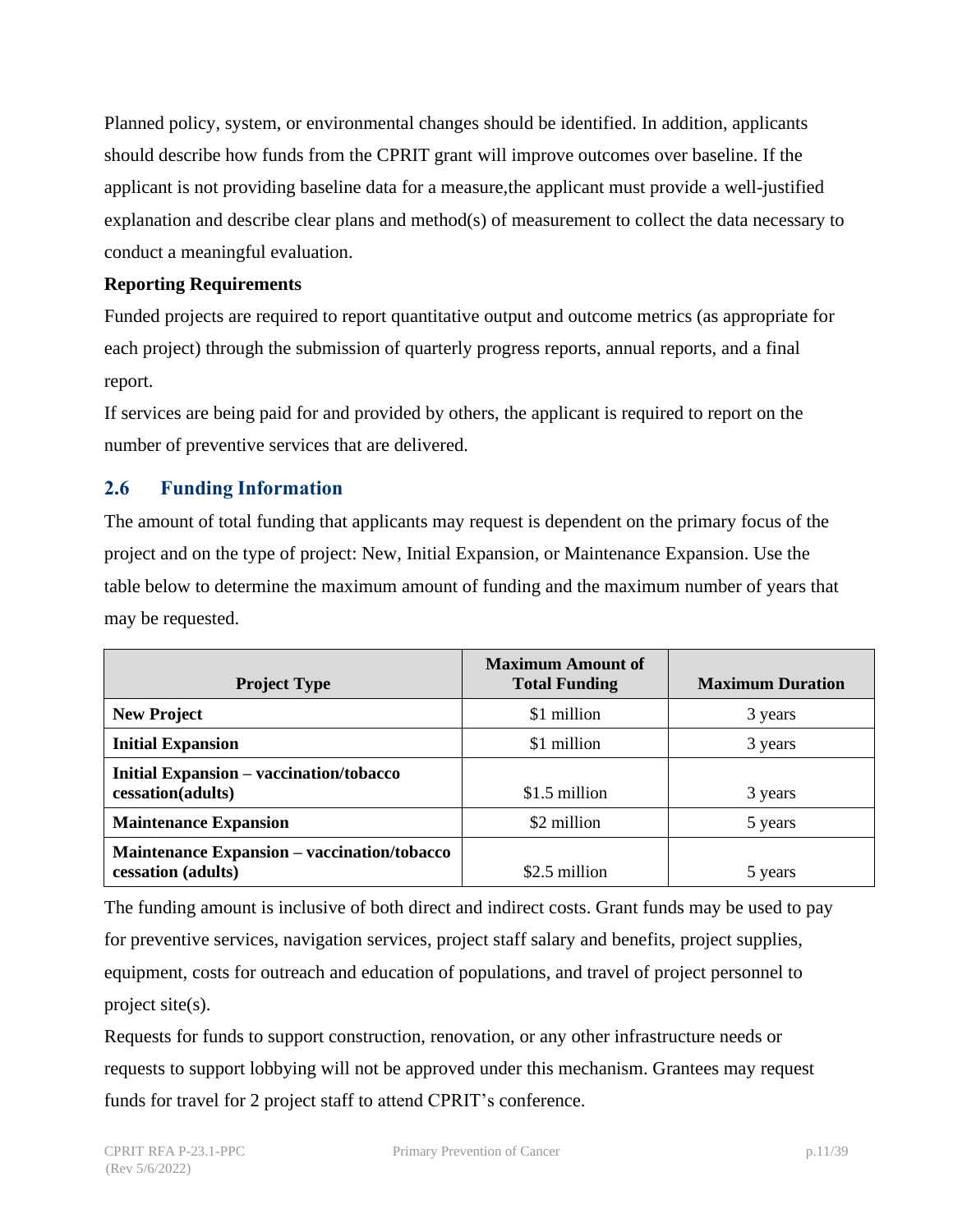The budget should be proportional to the number of individuals receiving programs and services, and a significant proportion of funds is expected to be used for program delivery as opposed to program development. In addition, CPRIT seeks to fill gaps in funding rather than replace existing funding, supplant funds that would normally be expended by the applicant's organization, or make up for funding reductions from other sources.

State law limits the amount of award funding that may be spent on indirect costs to no more than 5% of the **total** award amount.

#### <span id="page-11-0"></span>**2.7 Eligibility**

- The applicant must be a Texas-based entity, such as a community-based organization, health institution, government organization, public or private company, college or university, or academic health institution.
- The applicant is eligible solely for the grant mechanism specified by the RFA under which the grant application was submitted.
- The designated PD will be responsible for the overall performance of the funded project. The PD must have relevant education and management experience and must reside in Texas during the project performance time.
- The evaluation of the project must be headed by a professional who has demonstrated expertise in the field and who resides in Texas during the time that the project is conducted.
- The applicant may submit more than 1 application, but each application must be for distinctly different services without overlap in the services provided. Applicants who do not meet this criterion will have all applications administratively withdrawn without peer review.
- If an organization has a current CPRIT grant that is the same or similar to the prevention intervention being proposed, the applicant must explain how the projects are nonduplicative or complementary.
- Collaborations are permitted and encouraged, and collaborators may or may not reside in Texas. However, collaborators who do not reside in Texas are not eligible to receive CPRIT funds. Collaborators should have specific and well-defined roles. Subcontracting and collaborating organizations may include public, not-for-profit, and for-profit entities. Such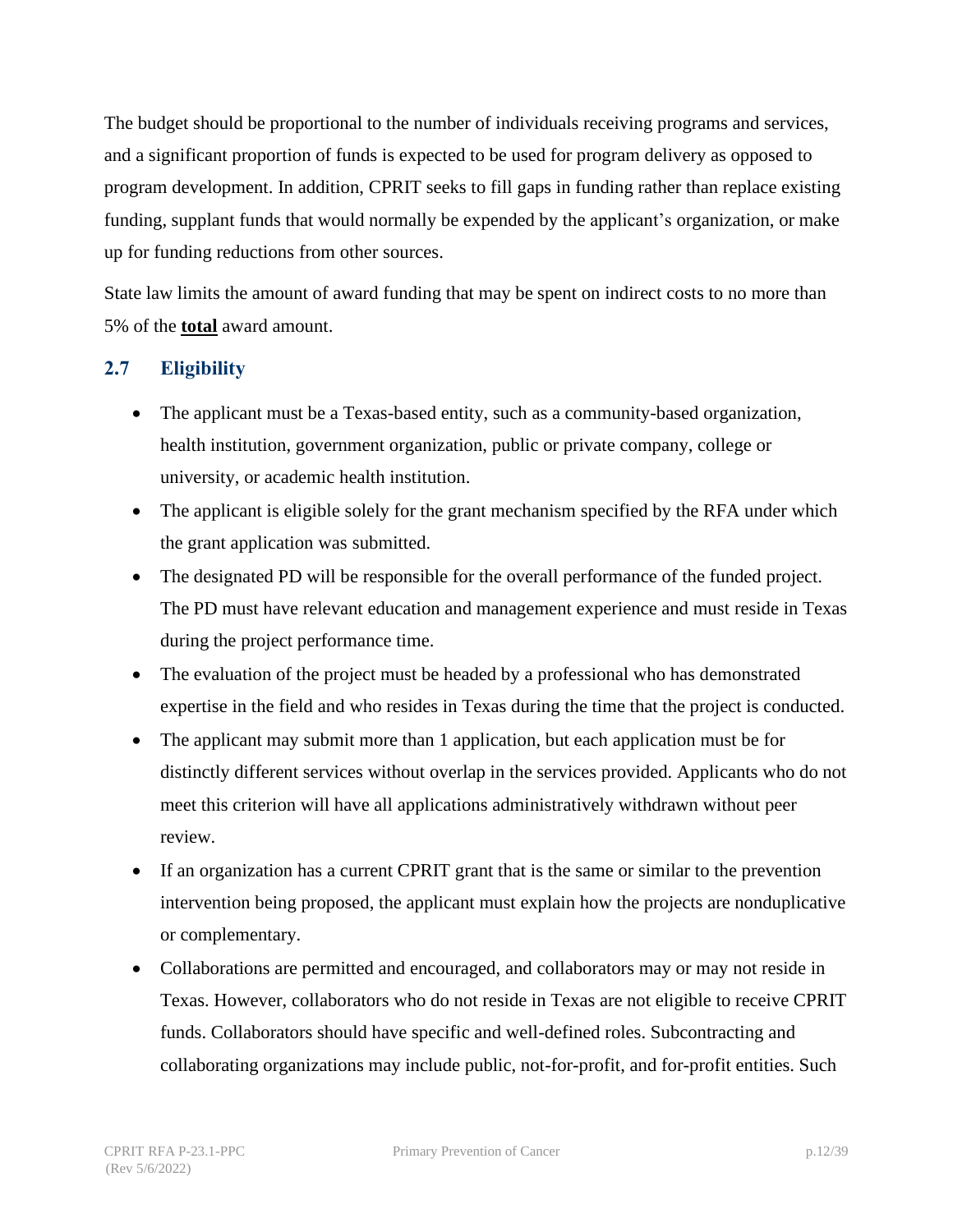entities may be located outside of the State of Texas, but non-Texas-based organizations are not eligible to receive CPRIT funds.

- An applicant is not eligible to receive a CPRIT grant award if the applicant PD, any senior member or key personnel listed on the grant application, or any officer or director of the grant applicant's organization or institution is related to a CPRIT Oversight Committee member.
- An applicant organization is eligible to receive a grant award only if the applicant certifies that the applicant organization, including the PD, any senior member or key personnel listed on the grant application, or any officer or director of the grant applicant's organization (or any person related to 1 or more of these individuals within the second degree of consanguinity or affinity), has not made and will not make a contribution to CPRIT or to any foundation created to benefit CPRIT.
- The applicant must report whether the applicant organization, the PD, or other individuals who contribute to the execution of the proposed project in a substantive, measurable way, (whether slated to receive salary or compensation under the grant award or not), are currently ineligible to receive federal grant funds because of scientific misconduct or fraud or have had a grant terminated for cause within 5 years prior to the submission date of the grant application.
- CPRIT grants will be awarded by contract to successful applicants. CPRIT grants are funded on a reimbursement-only basis. Certain contractual requirements are mandated by Texas law or by administrative rules. Although applicants need not demonstrate the ability to comply with these contractual requirements at the time the application is submitted, applicants should make themselves aware of these standards before submitting a grant application. Significant issues addressed by the CPRIT contract are listed in [section 6.](#page-28-0) All statutory provisions and relevant administrative rules can be found on the [CPRIT website.](https://www.cprit.texas.gov/about-us/statute-rules-and-grant-policies-guide/)

#### <span id="page-12-0"></span>**2.8 Resubmission Policy**

• **One resubmission** is permitted. An application is considered a resubmission if the proposed project is the same project as presented in the original submission.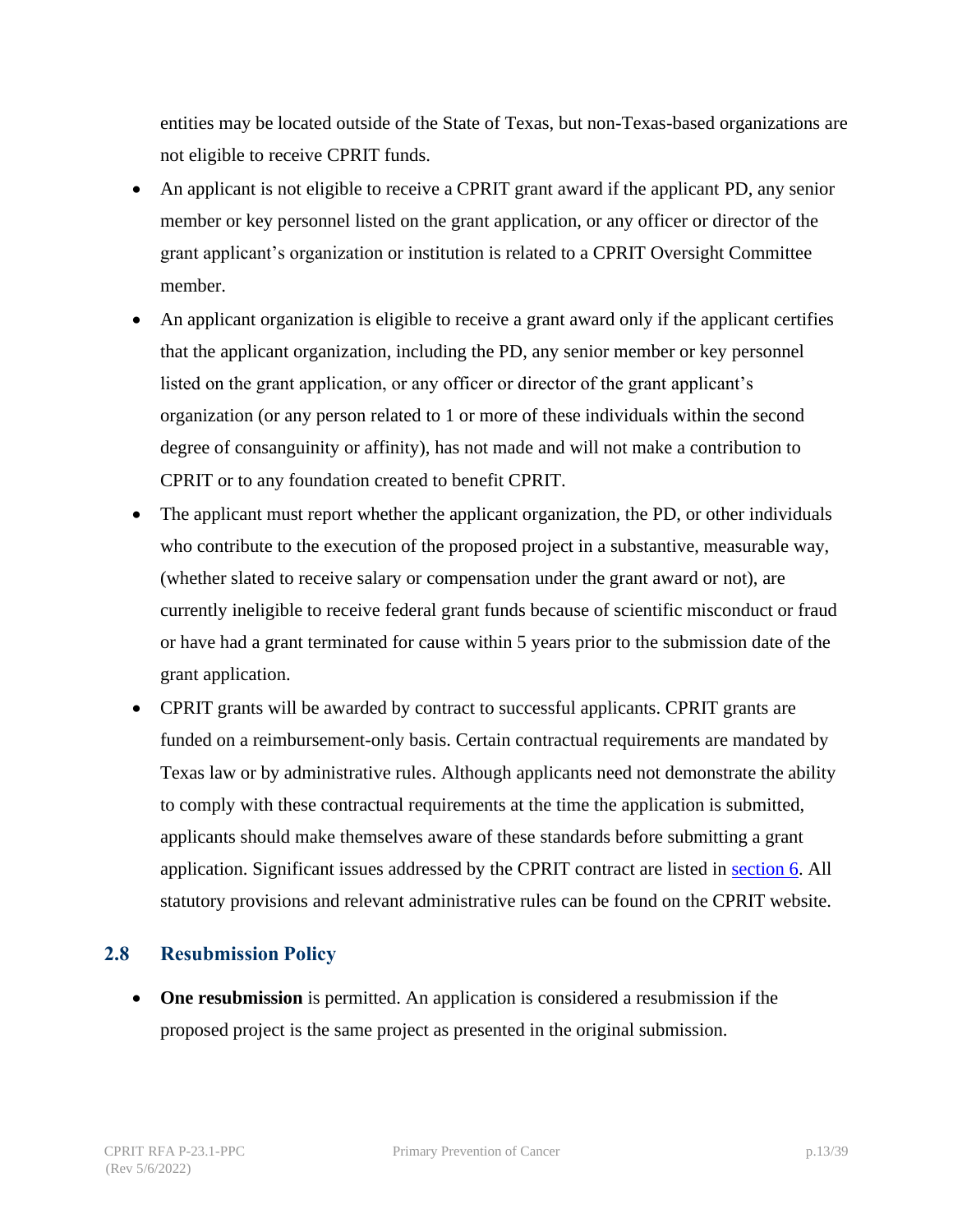- All applications in response to this RFA will be considered NEW submissions and no resubmission summary form will be available. **Responses to summary statement weaknesses should be included within the project plan.**
- Reviewers of resubmissions are asked to assess whether the resubmission adequately addresses critiques from the previous review. **Applicants should note that addressing previous critiques is advisable; however, it does not guarantee the success of the resubmission**. All resubmitted applications must conform to the structure and guidelines outlined in this RFA.

#### <span id="page-13-0"></span>**2.9 Expansion Policy**

- Expansion grants are intended to fund expansion of currently or previously funded projects that have demonstrated exemplary success, as evidenced by progress reports and project evaluations, and desire to further enhance their impact on priority populations. Detailed descriptions of **results, barriers, outcomes, and impact of the currently or previously funded project are required** (see outline of Most Recently Funded Project Summary, [section 4.4.12\)](#page-21-1).
- Proposed expansion projects should NOT be new projects but should closely follow the intent and core elements of the currently or previously funded project. Established infrastructure/processes and fully described prior project results are required. Expansion of current projects into geographic areas not well served by the CPRIT Prevention portfolio (see maps at [http:// www.cprit.state.tx.us/our-programs/prevention/portfolio-maps\)](https://www.cprit.state.tx.us/our-programs/prevention/portfolio-maps) will receive priority consideration.
- CPRIT expects measurable outcomes of supported activities, such as a significant increase over baseline (for the proposed service area). It is expected that baselines will have already been established and that continued improvement over baseline is demonstrated in the current application. However, in the case of a proposed expansion where no baseline data exist for the priority population, the applicant must present clear plans and describe method(s) of measurement used to collect the data necessary to establish a baseline. Applicants must demonstrate how these outcomes will ultimately impact cancer incidence, mortality, morbidity, or quality of life.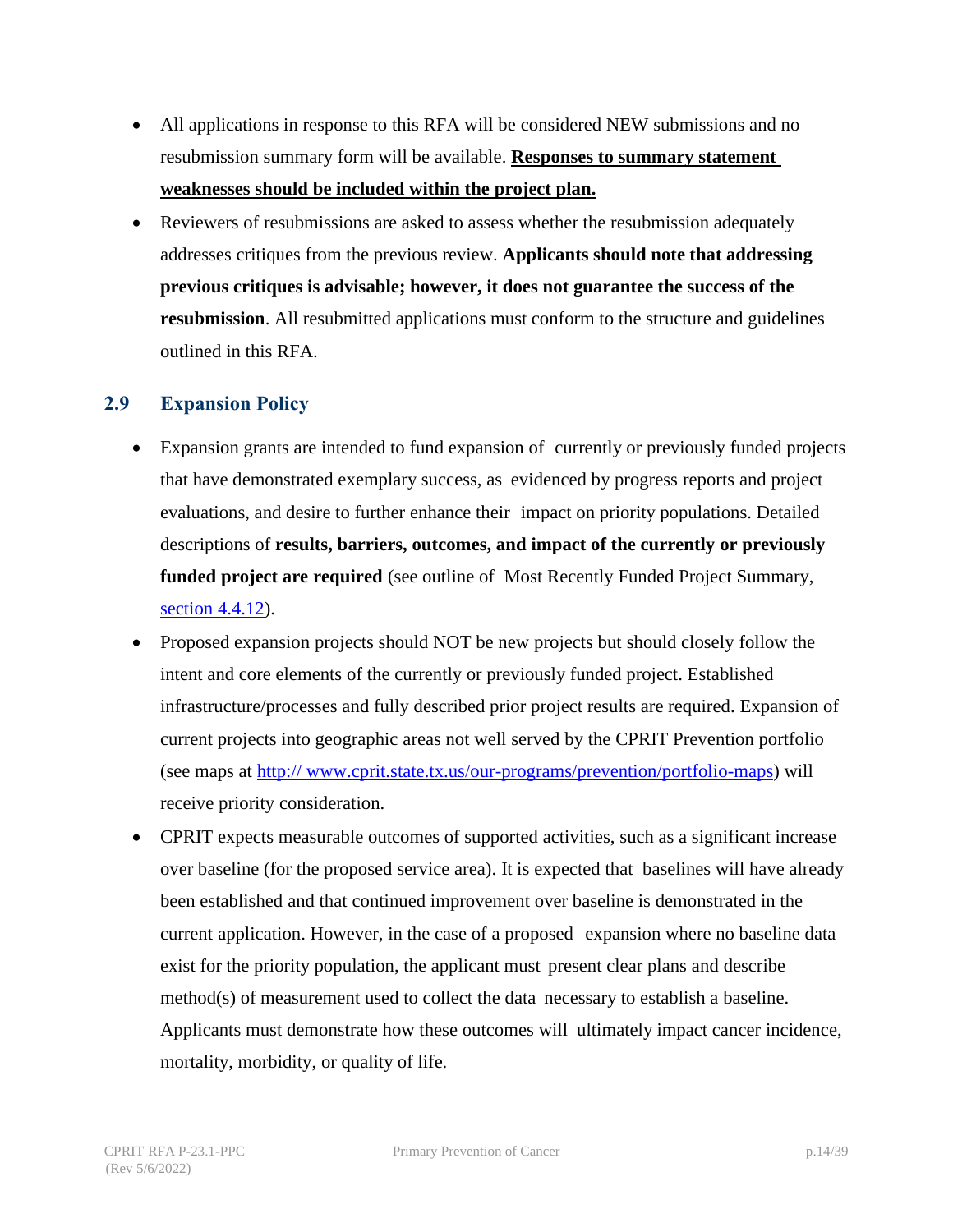• CPRIT also expects that applications for continuation **will not** require startup time, that applicants can demonstrate that they have overcome barriers encountered, and that applicants have identified **lasting systems changes** that improve results, efficiency, and sustainability. Leveraging of resources and plans for dissemination are expected and should be well described.

#### **Requirements for Initial and Maintenance Expansion Projects**

**Initial Expansion:** For the first expansion application, eligible applicants should propose to expand their programs to include additional types of primary preventive practices or to expand current practices into additional counties. In either case, the expansion must include the delivery of services to nonmetropolitan (rural) and/or medically underserved counties in the state. These may be identified via web-based tools from the [Texas Department of State Health Services](https://healthdata.dshs.texas.gov/dashboard/surveys-and-profiles/hfp-2014-2015) and US [Department of Health and Human Services.](https://data.hrsa.gov/tools/shortage-area/mua-find)

**Maintenance Expansion:** For a subsequent expansion, additional primary preventive practices and/or expansion to additional counties is optional; however, the counties and the practices offered in the first expansion should not be decreased. The number of services delivered during the maintenance expansion must be increased substantially if no further geographic or preventive service expansion is proposed.

#### <span id="page-14-0"></span>**3. KEY DATES**

| <b>RFA</b> release              | May 6, 2022                        |
|---------------------------------|------------------------------------|
| <b>Online application opens</b> | June 2, 2022, 7 AM central time    |
| <b>Application due</b>          | August 31, 2022, 4 PM central time |
| <b>Application review</b>       | September 2022-January 2023        |
| <b>Award notification</b>       | February 2023                      |
| <b>Anticipated start date</b>   | March 1, 2023                      |

Applicants will be notified of peer review panel assignment prior to the peer review meeting dates.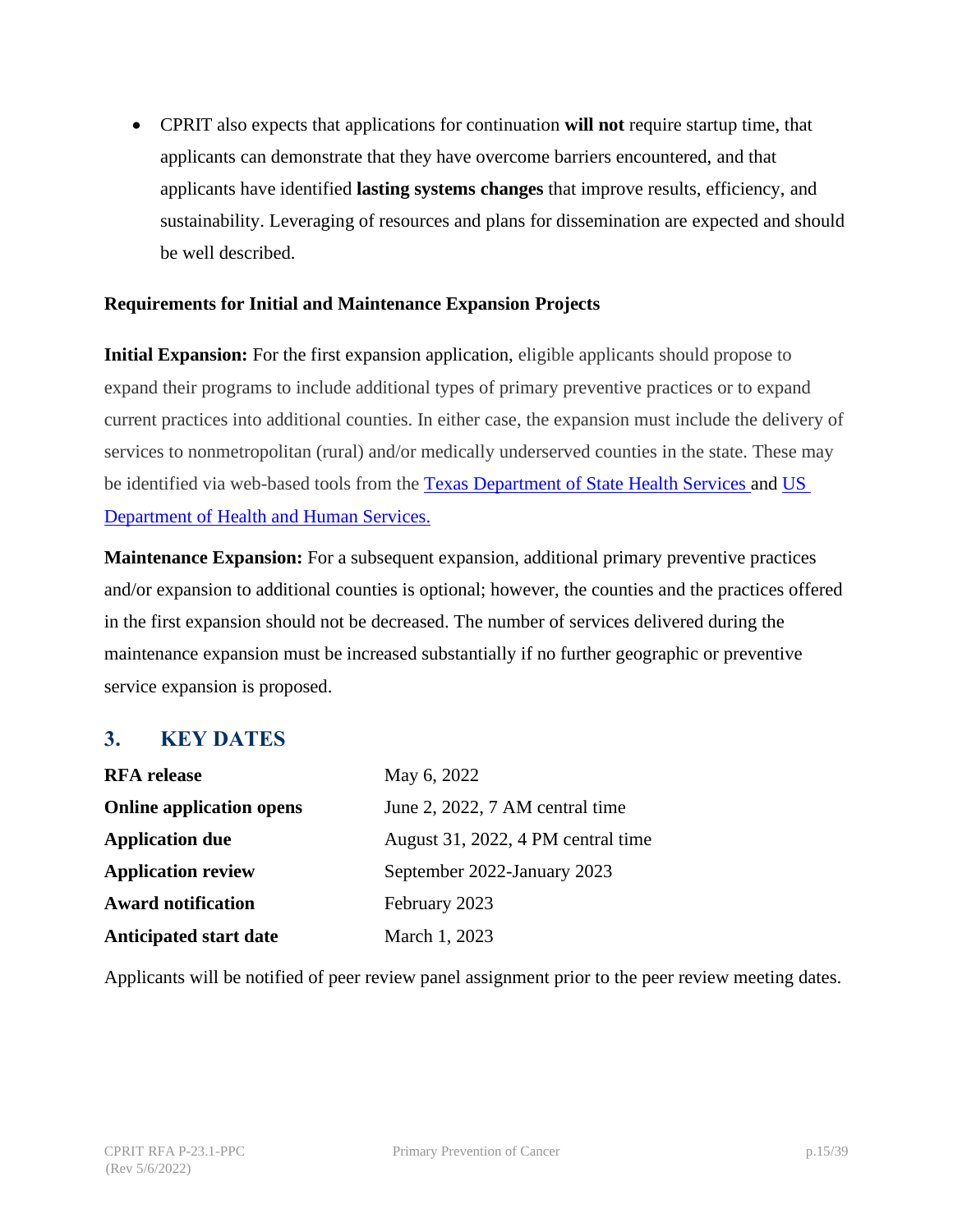#### <span id="page-15-0"></span>**4. APPLICATION SUBMISSION GUIDELINES**

#### <span id="page-15-1"></span>**4.1 Instructions for Applicants document**

It is **imperative** that applicants read the accompanying instructions document for this RFA that will be available June 2, 2022 [\(https://CPRITGrants.org\)](https://cpritgrants.org/). Requirements may have changed from previous versions.

#### <span id="page-15-2"></span>**4.2 Online Application Receipt System**

Applications must be submitted via the CPRIT Application Receipt System (CARS) [\(https://CPRITGrants.org\)](https://cpritgrants.org/). **Only applications submitted through this portal will be considered eligible for evaluation.** The PD must create a user account in the system to start and submit an application. The Co-PD, if applicable, must also create a user account to participate in the application. Furthermore, the Application Signing Official (a person authorized to sign and submit the application for the organization) and the Grants Contract/Office of Sponsored Projects Official (an individual who will help manage the grant contract if an award is made) also must create a user account in CARS. Applications will be accepted beginning at 7 AM central time on June 2, 2022, and must be submitted by 4 PM central time on August 31, 2022. Detailed instructions for submitting an application are in the *Instructions for Applicants* document, posted on CARS. **Submission of an application is considered an acceptance of the terms and conditions of the RFA.**

#### <span id="page-15-3"></span>**4.3 Submission Deadline Extension**

The submission deadline may be extended for 1 or more grant applications upon a showing of good cause. All requests for extension of the submission deadline must be submitted via email to the CPRIT [Helpdesk](#page-29-1) within 24 hours of the submission deadline. Submission deadline extensions, including the reason for the extension, will be documented as part of the grant review process records.

#### <span id="page-15-4"></span>**4.4 Application Components**

Applicants are advised to follow all instructions to ensure accurate and complete submission of all components of the application. Refer to the *Instructions for Applicants* document for details. **Submissions that are missing 1 or more components or do not meet the eligibility requirements may be administratively withdrawn without review.**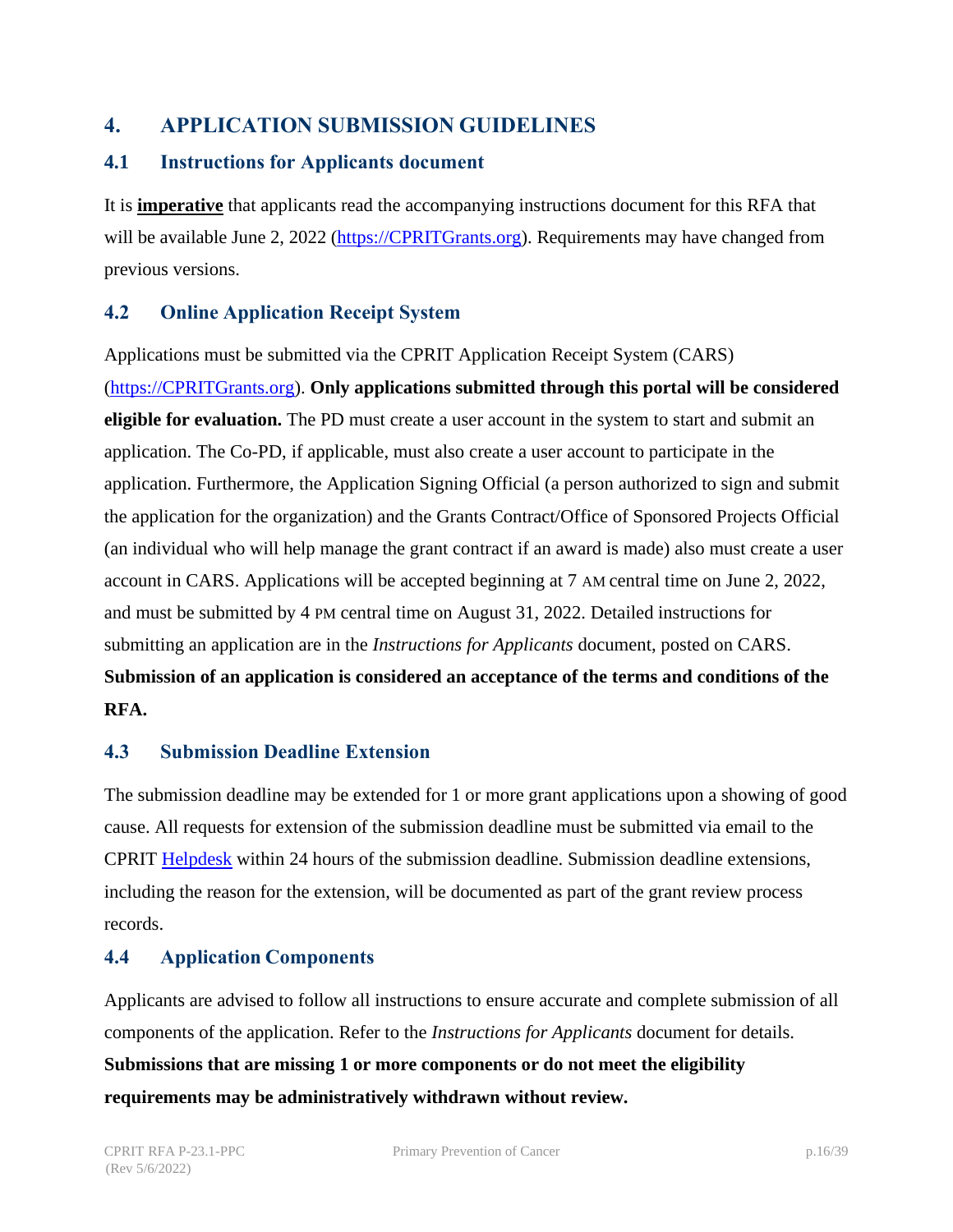#### <span id="page-16-0"></span>**4.4.1 Abstract and Significance (5,000 characters)**

Clearly explain the problem(s) to be addressed, the approach(es) to the solution, and how the application is responsive to this RFA. If the project is funded, the abstract will bemade public; therefore, no proprietary information should be included in this statement. Initial compliance decisions are based in part upon review of this statement.

#### **The abstract format is as follows (use headings as outlined below):**

- **Need:** Include a description of need in the specific service area. Include rates of incidence, mortality, and screening in the service area compared to overall Texas rates. Describe barriers, plans to overcome these barriers, and the priority population to be served.
- **Overall Project Strategy:** Describe the project and how it will address the identified need. Clearly explain what the project is and what it will specifically do, including the services to be provided and the process/system for delivery of services and outreach to the priority population.
- **Specific Goals:** State specifically the overall goals of the proposed project; include the estimated overall numbers of preventive services delivered and number of people (public and/or professionals) served.
- **Significance and Impact:** Explain how the proposed project, if successful, will have a major impact on cancer prevention and control for the population proposed to be served and for the State of Texas.

#### <span id="page-16-1"></span>**4.4.2 Goals and Objectives (700 characters each)**

List only major **outcome goals** and **measurable objectives** for each year of the project. **Do not include process objectives**; these should be described in the project plan only. Include the proposed metric within both the stated Objective **and** the Measure sections (eg, Measure: 2,000 individuals, ages 9-12, will initiate HPV vaccination during the grant period). Refer to the *Instructions for Applicants* document for details.

The maximum number is 3 goals with 3 outcome objectives each. Projects will be evaluated annually on progress toward outcome goals and objectives. See [Appendix B](#page-36-0) for instructions on writing outcome goals and objectives.

A baseline and method(s) of measurement are required for each objective. Provide both raw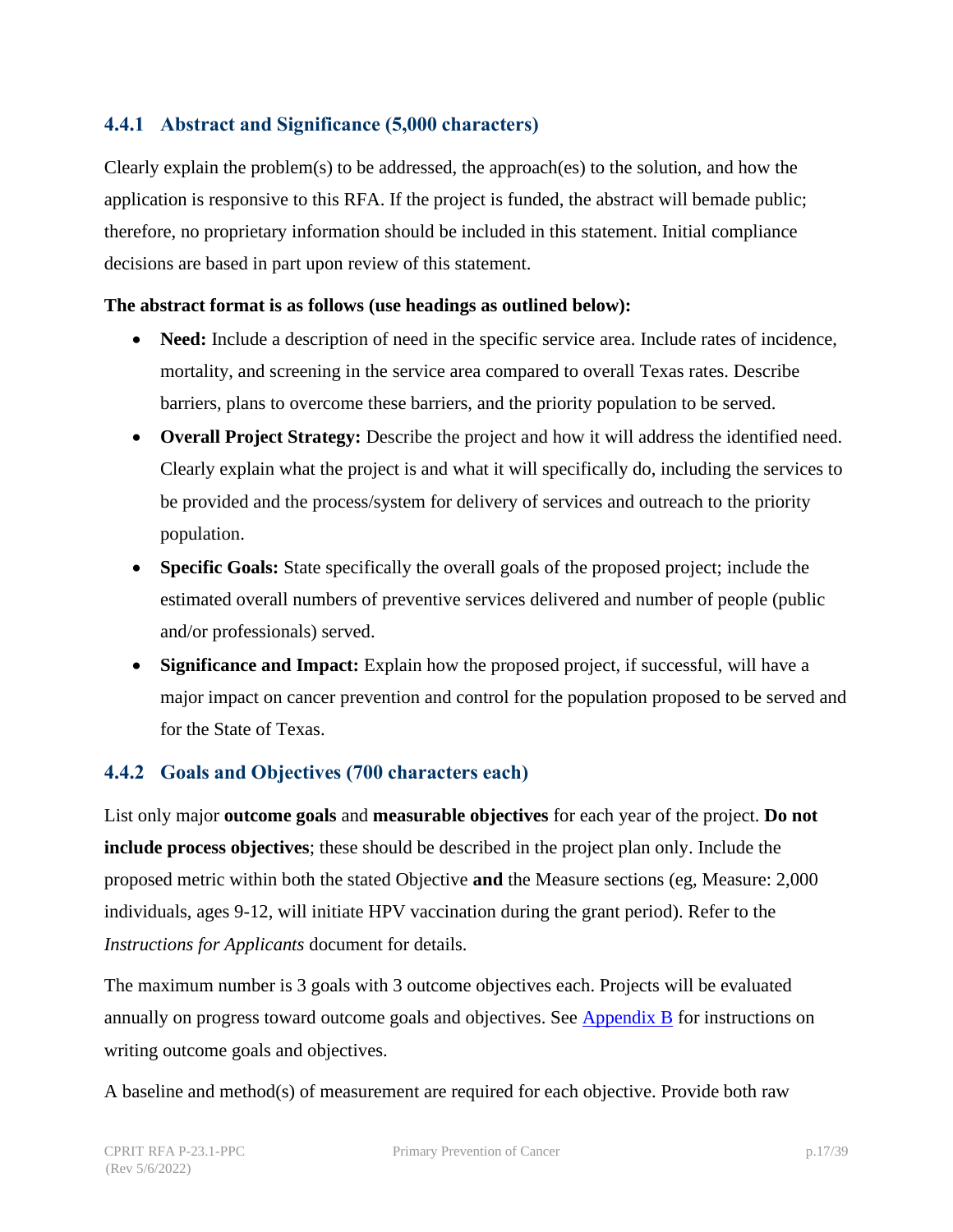numbers and percent changes for the baseline and target. If a baseline has not been defined, applicants are required to explain plans to establish baseline and describe method(s) of measurement.

#### <span id="page-17-0"></span>**4.4.3 Project Timeline (2 pages)**

Provide a project timeline for project activities that includes deliverables and dates. Use Years 1, 2, 3, and Months 1, 2, 3, etc, as applicable (eg, Year 1, Months 3-5) instead of specific months or years. Month 1 is the first full month of the grant award.

#### <span id="page-17-1"></span>**4.4.4 Project Plan (12 pages; fewer pages permissible)**

#### *The required project plan format follows. Applicants must use the headings outlined below.*

**Background:** Briefly present the rationale behind the proposed services, emphasizing the critical barriers to current service delivery that will be addressed. Identify the evidence-based service to be implemented for the priority population. Describe the race, ethnicity, age, and other defining characteristics of the population to be served.

If evidence-based strategies have not been implemented or tested for the specific population or service setting proposed, provide evidence that the proposed service is appropriate for the population and has a high likelihood of success. Baseline data for the priority population and target service area are required where applicable.

Reviewers will be aware of national and state statistics, and these should be used only to compare rates for the proposed service area. Describe the geographic region of the state that the project will serve; maps are encouraged.

**Goals and Objectives:** Process objectives should be included in the project plan. Outcome goals and objectives will be entered in separate fields in CARS. However, if desired, outcome goals and objectives may be fully repeated or briefly summarized here. See [Appendix B](#page-36-0) for instructions on writing goals and objectives.

**Components of the Project:** Clearly describe the need, delivery method, and evidence base (provide references) for the services, as well as anticipated results. Be explicit about the base of evidence and any necessary adaptations for the proposed project. Describe why this project is nonduplicative. If an organization has a current CPRIT grant that is the same or similar to the prevention intervention being proposed, the applicant must explain how the projects are nonduplicative or complementary.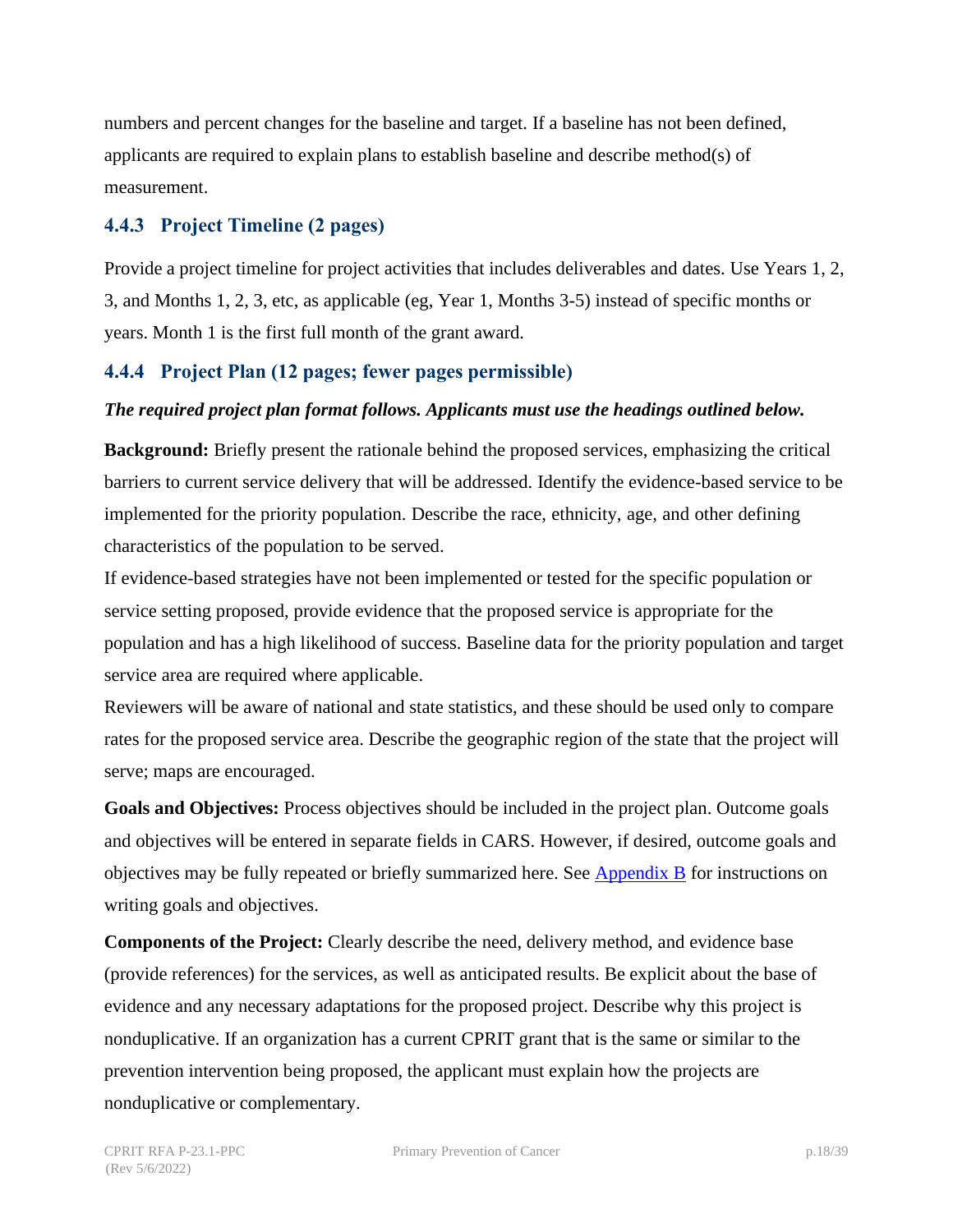It is important to distinguish between Texas counties where the project proposes to deliver services and counties of residence of population served (see [Appendix A](#page-33-0) for definitions and *Instructions for Applicants*). Only counties where service delivery occurs should be listed in the Geographic Area to be Served section of the application. Projecting counties of residence of population served is not required but may be described in the project plan.

Clearly demonstrate the ability to provide the proposed service and describe how results will be improved over baseline and the ability to reach the priority population.

If preventive services are being paid for and provided by others, the applicant must explain and report on the number of these services and outcomes.

**Evaluation Strategy:** A strong commitment to evaluation of the project is required. Describe the plan for outcome and output measurements, including qualitative analysis of policy and system changes. Describe data collection and management methods, data analyses, and anticipated results. Evaluation and reporting of results should be headed by a professional who has demonstrated expertise in the field. If needed, applicants may want to consider seeking expertise at Texas-based academic cancer centers, schools/programs of public health, or the like. Applicants should budget accordingly for the evaluation activity and should involve that professional during grant application preparation to ensure, among other things, that the evaluation plan is linked to the proposed goals and objectives.

**Organizational Qualifications and Capabilities:** Describe the organization and its track record and success in providing health programs and services. Describe the role and qualifications of the key collaborators/partners in the project. Include information on the organization's financial stability and viability. The applicant should demonstrate how the organizational environment will contribute to a successful project. If equipment or physical resources are required to carry out the project, the applicant should describe the availability of these resources and the organizational capacity to use equipment. To ensure access to preventive services and reporting of services outcomes, applicants should demonstrate that they have provider partnerships and agreements (via memoranda of understanding) or commitments (via letters of commitment) in place.

CPRIT acknowledges that full maintenance and sustainability of projects when CPRIT funding ends may not be feasible, especially in cases involving the delivery of preventive services. However, itis important to consider sustainability early in the life cycle of a project, particularly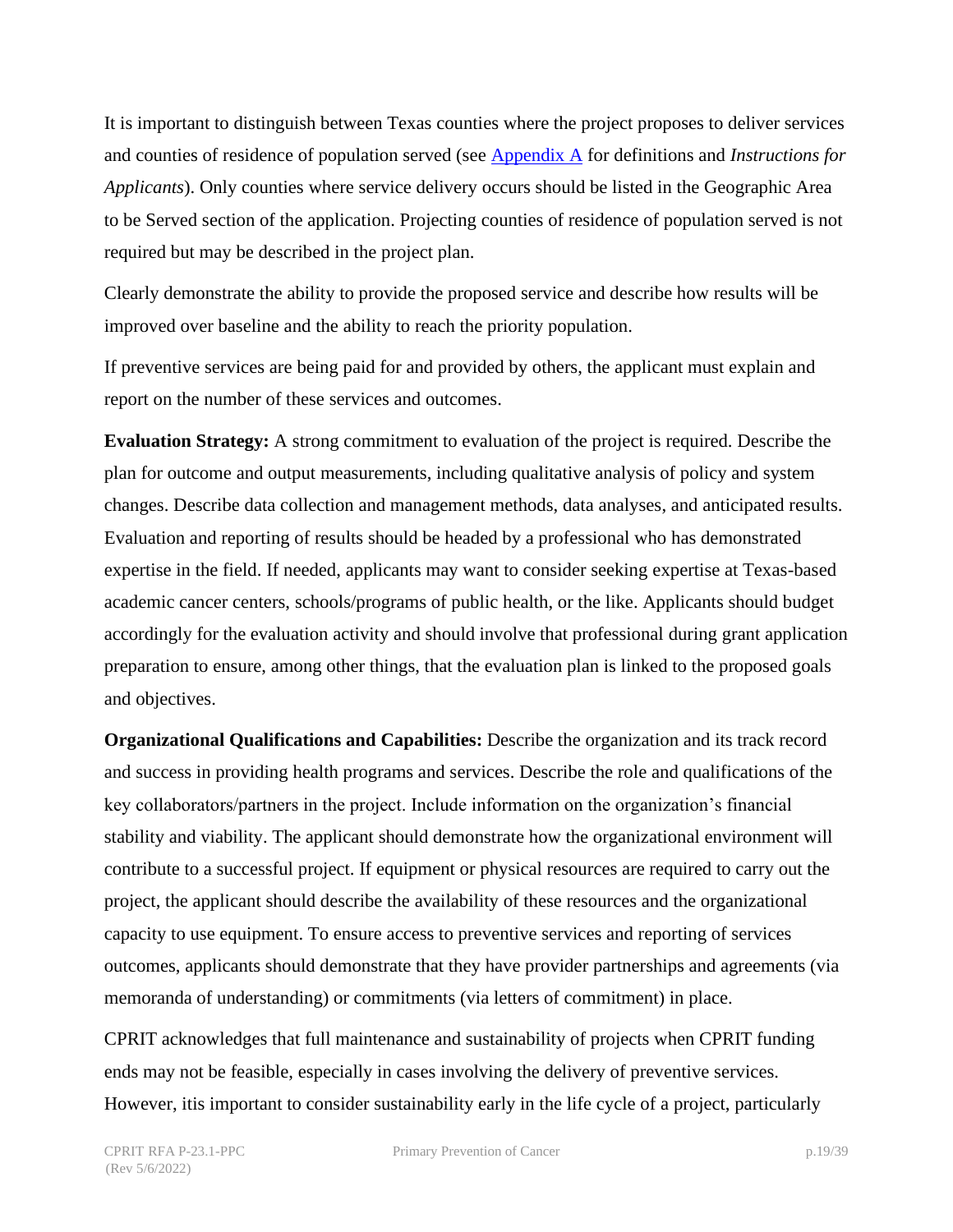regarding organizational characteristics and processes that are modifiable.

Washington University in St Louis has developed a useful tool [\(Program Sustainability Assessment](https://www.sustaintool.org/about-us/) [Tool\)](https://www.sustaintool.org/about-us/) to assess program capacity for sustainability. The tool assesses several factors that contribute to program sustainability. These factors include environmental support, funding stability, partnerships, organizational capacity, program evaluation, program adaptation, communication, andstrategic planning. Applicants are not required to use this tool; however, it provides practical guidance on factors that should be considered and should be included in the application to describe a program's organizational capacity for sustainability.

It is expected that steps toward building capacity for the program will be taken and plans for such be briefly described in the application. The applicant should describe the factors that will contribute to the organization's capacity to facilitate sustainability.

**Dissemination and Replication:** Dissemination of project results and outcomes, including barriers encountered and successes achieved, is critical to building the evidence base for cancer prevention and control efforts in the state. Dissemination efforts should consider the message, source, audience, and channel (Brownson, R.C., et al. *[J Pub Health Manag Pract](https://journals.lww.com/jphmp/Fulltext/2018/03000/Getting_the_Word_Out___New_Approaches_for.4.aspx)*. 24(2):102-111, March/April 2018). Dissemination methods may include, but are not limited to, presentations at workshops and seminars, one-on-one meetings, publications, news media, social media, etc.

While passive dissemination methods are common (eg, publications, presentations at professional meetings), plans should include some active dissemination methods (eg, meetings with stakeholders, blogs, social media). Applicants should describe their dissemination plans. The plans should include the kinds of audiences to be targeted and methods for reaching the targeted audiences.

Replication by others is an additional way to disseminate the project. For applicable components, describe how the project or components of the project lend themselves to application by other communities and/or organizations in the state or expansion in the same communities. Describe what components of this project can be adapted to a larger or lower resource setting. Note that some programs may have unique resources and may not lend themselves to replication by others.

#### <span id="page-19-0"></span>**4.4.5 People Reached (Indirect Contact)**

Provide the estimated overall number of people (members of the public and professionals) to be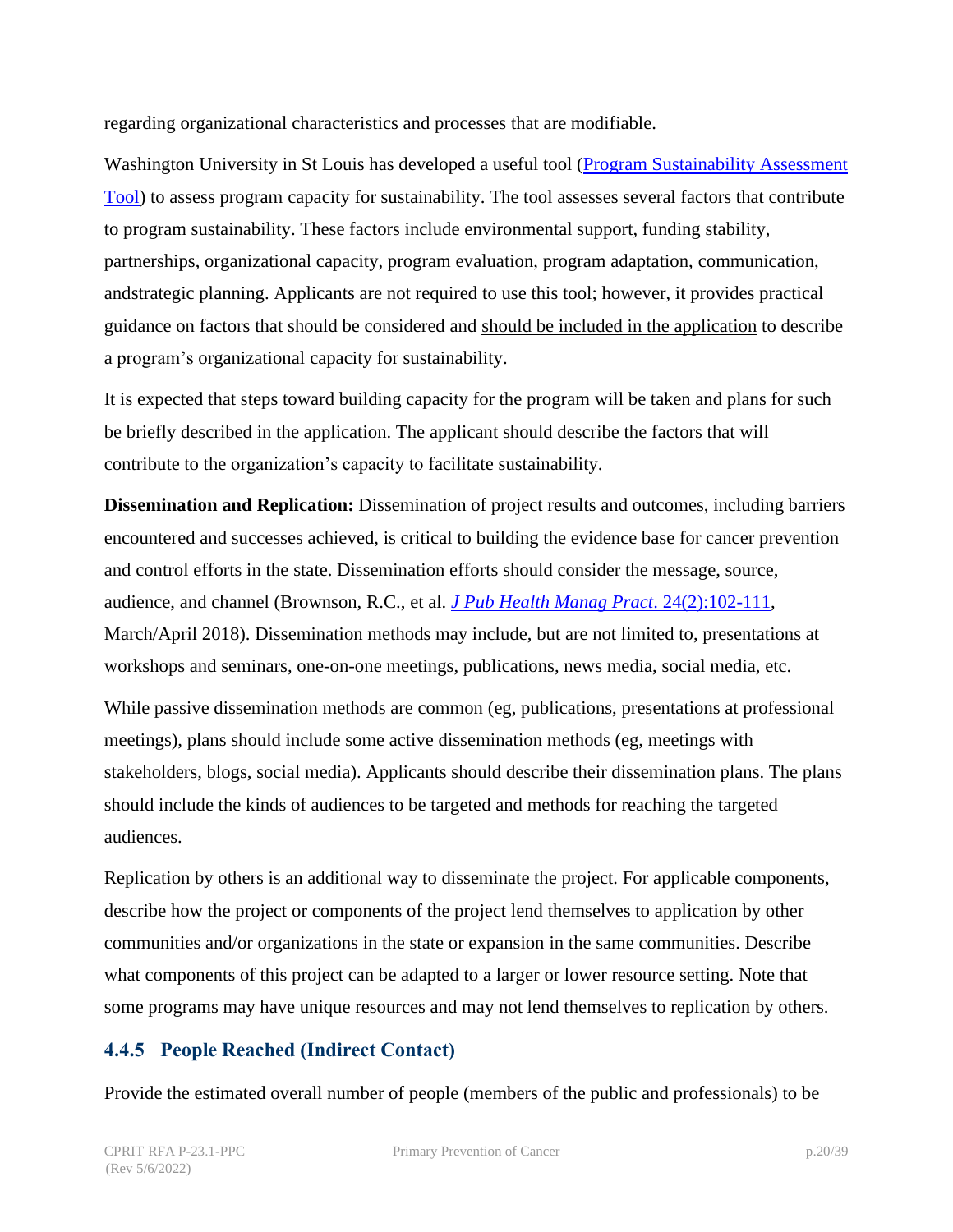reached by the funded project. The applicant is required to itemize separately the types of indirect noninteractive education and outreach activities, with estimates, that led to the calculation of the overall estimates provided. Refer to [Appendix A](#page-33-0) for definitions.

#### <span id="page-20-0"></span>**4.4.6 Number of Services Delivered (Direct Contact)**

Provide the estimated overall number of services directly delivered to members of the public and to professionals by the funded project. Each individual service should be counted, regardless of the number of services one person receives. The applicant is required to itemize separately the education, navigation, and cancer prevention activities/services, with estimates, that led to the calculation of the overall estimate provided. Refer to  $\Delta$ ppendix  $\Delta$  for definitions.

#### <span id="page-20-1"></span>**4.4.7 Number of Preventive Services Delivered**

Provide the estimated overall number of services directly delivered to members of the public by the funded project. Each individual clinical service should be counted, regardless of the number of services one person receives. Separately itemize the services, with estimates, that led to the calculation of the overall estimate provided. Refer to [Appendix](#page-33-0) A for definitions.

#### <span id="page-20-2"></span>**4.4.8 Number of Unique People Served (Direct Contact)**

Provide the estimated overall number of unique members of the public and professionals served by the funded project. One person may receive multiple services but should only be counted once here. Refer to  $\Delta$ ppendix  $\Delta$  for definitions.

#### <span id="page-20-3"></span>**4.4.9 References**

Provide a concise and relevant list of references cited for the application. The successful applicant will provide referenced evidence and literature support for the proposed services.

#### <span id="page-20-4"></span>**4.4.10 Resubmission Summary**

All applications in response to this RFA will be considered NEW submissions and no resubmission summary form will be available. Responses to summary statement weaknesses should be included within the project plan.

The summary statement of the original application review, if previously prepared, will be automatically appended to the resubmission; the applicant is not responsible for providing this document.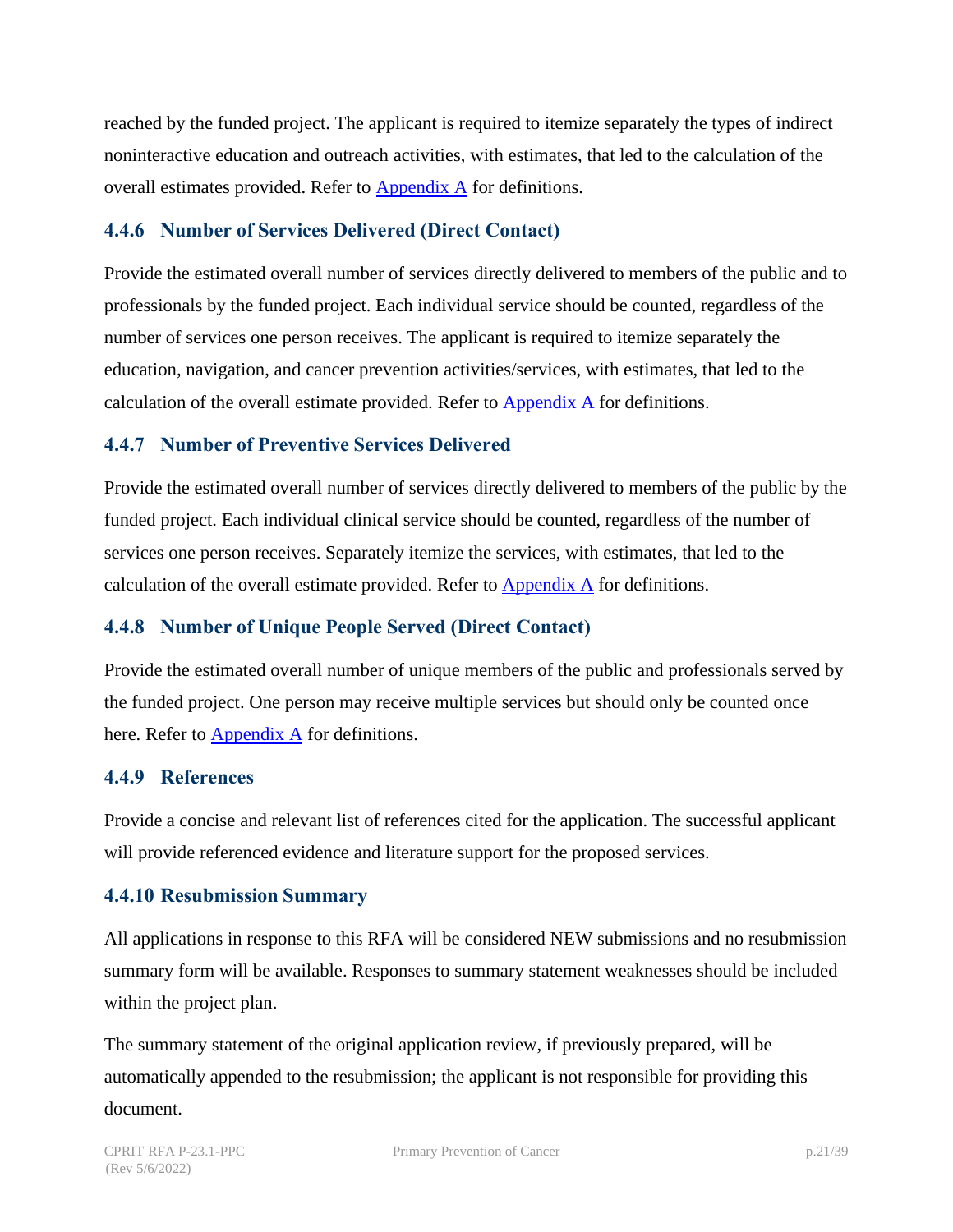#### <span id="page-21-0"></span>**4.4.11 Most Recently Funded Relevant Project Summary (if applicable) (3 pages)**

Upload a summary that outlines the progress made with the most recently funded relevant CPRIT award. Applicants must describe results and outcomes of the most recently funded award and demonstrate why further funding is warranted.

In the description, include the following:

- Describe the evidence-based intervention, its purpose, and how it was implemented in the priority population. Describe any adaptations made for the population served.
- List approved goals and objectives of the most recently funded grant.
- For each objective, provide milestones/target dates and target metrics as compared to actual completion dates and metrics.
- Include a discussion of objectives not fully met. Explain any barriers encountered and strategies used to overcome these.
- For the most recently funded project, describe major activities; significant results, including major findings, developments or conclusions (both positive and negative); and key outcomes.
- Describe steps taken toward sustainability for components of the project. Fully describe systems or policy improvements and enhancements.
- Describe how project results were disseminated or plans for future dissemination of results.

#### <span id="page-21-1"></span>**4.4.12 CPRIT Grants Summary**

Use the template provided on CARS [\(https://CPRITGrants.org\)](https://cpritgrants.org/). Provide a listing of **all** projects funded by the CPRIT Prevention program for the PD and the Co-PD, regardless of their connection to this application.

#### <span id="page-21-2"></span>**4.4.13 Budget and Justification**

Provide a brief outline and detailed justification of the budget for the entire proposed period of support, including salaries and benefits, travel, equipment, supplies, contractual expenses, services delivery, and other expenses. CPRIT funds will be distributed on a reimbursement basis.

Applications requesting more than the maximum allowed cost as specified in [Section 2.9](#page-13-0) will be administratively withdrawn.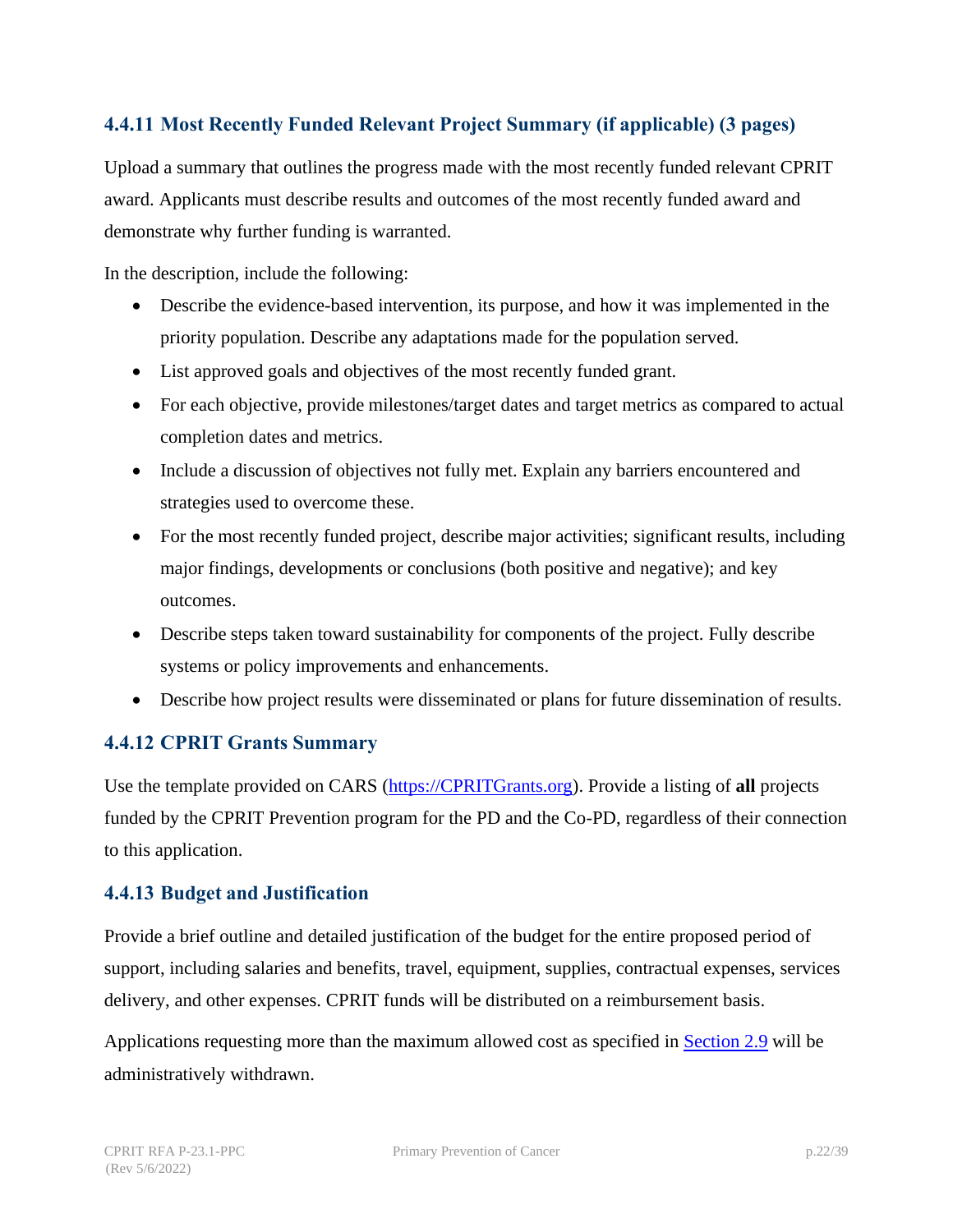Clearly describe any organizational cost sharing or pro bono contributions related to this project, as well as any attempts made or successes to secure other state/federal funds.

- **Average Cost per Person:** The average cost per person will be automatically calculated from the total cost of the project divided by the total number of unique people served (refer to [Appendix A\)](#page-33-0).
- **Average Cost per Service:** The average cost per service will be automatically calculated from the total cost of the project divided by the total number of services delivered (refer to [Appendix](#page-33-0) A). A significant proportion of funds is expected to be used for program delivery as opposed to program development and organizational infrastructure.
- **Average Cost per Preventive Service:** The average cost per clinical service will be automatically calculated from the total cost of the project divided by the total number of services delivered (refer to  $\Delta$ ppendix  $\Delta$ ).
- **Personnel:** The individual salary cap for CPRIT awards is \$200,000 per year. Describe the source of funding for all project personnel where CPRIT funds are not requested.
- **Travel:** PDs and related project staff are expected to attend CPRIT's conference. CPRIT funds may be used to send up to 2 people to the conference.
- **Equipment:** Equipment having a useful life of more than 1 year and an acquisition cost of \$5,000 or more per unit must be specifically approved by CPRIT. An applicant does not need to seek this approval prior to submitting the application. Cost sharing of equipment purchases is strongly encouraged.
- **Services Costs:**
	- o CPRIT reimburses for services using Medicare reimbursement rates. Describe the source of funding for all services where CPRIT funds are not requested. If preventive services are being paid for and provided by others, the applicant is required to explain and report on the number of services and outcomes that are delivered to the people navigated by the program.
- **Incentives:**
	- o Use of incentives or positive rewards to change or elicit behavior is allowed; however, incentives may only be used based on strong evidence of their effectiveness for the purpose and in the priority population identified by the applicant.CPRIT will not fund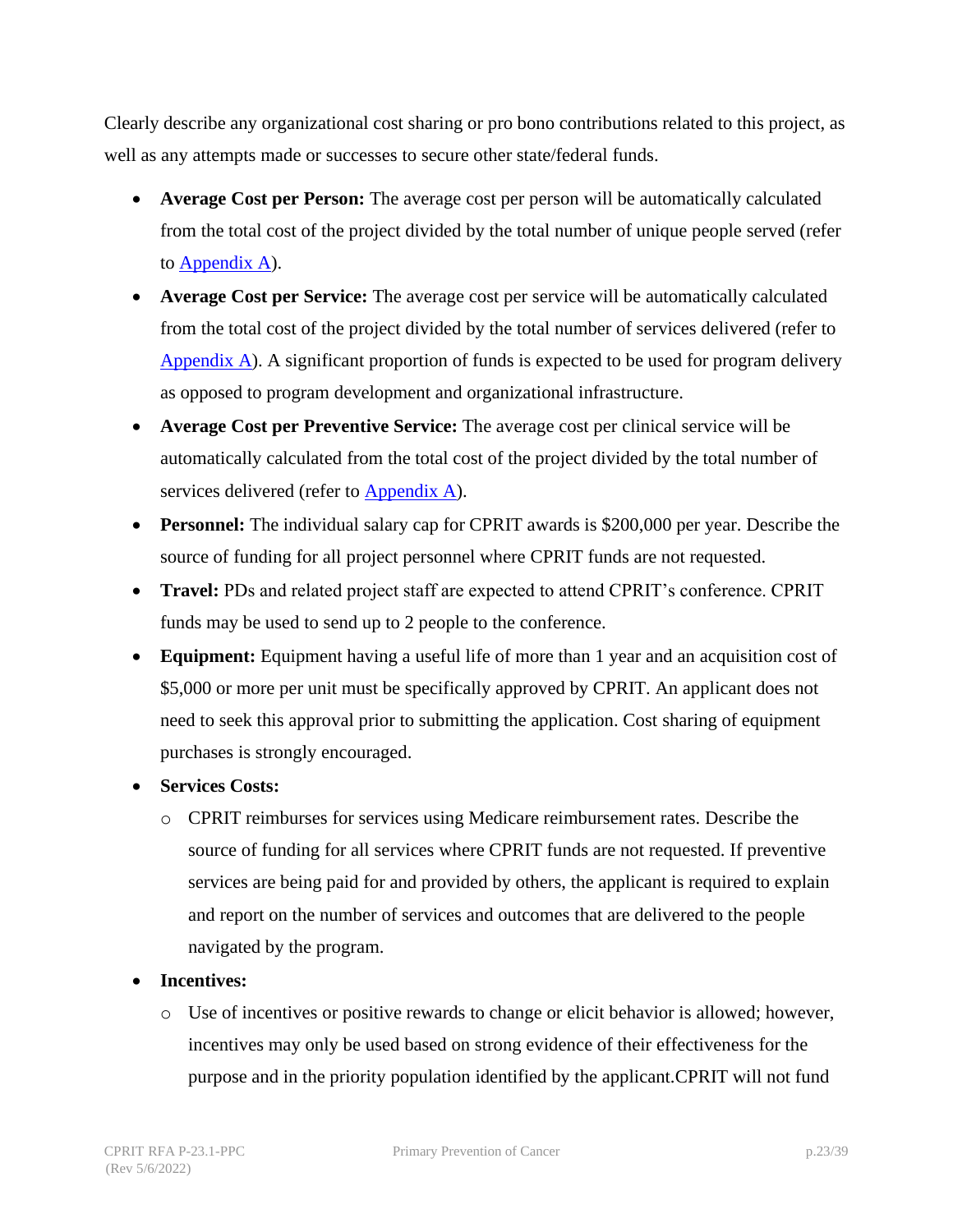cash incentives. The maximum dollar value allowed for an incentive per person, per activity or session, is \$25.

• **Indirect/Shared Costs:** Texas law limits the amount of grant funds that may be spent on indirect/shared expenses to no more than 5% of the total award amount (5.263% of the direct costs). Guidance regarding indirect cost recovery can be found in [CPRIT's](https://texreg.sos.state.tx.us/public/readtac%24ext.ViewTAC?tac_view=3&ti=25&pt=11) [Administrative](https://texreg.sos.state.tx.us/public/readtac%24ext.ViewTAC?tac_view=3&ti=25&pt=11) Rules.

#### <span id="page-23-0"></span>**4.4.14 Current and Pending Support and Sources of Funding**

Use the template provided on the CARS [\(https://CPRITGrants.org\)](https://cpritgrants.org/). Describe the funding source and duration of **all** current and pending support for the proposed project.

#### <span id="page-23-1"></span>**4.4.15 Biographical Sketches**

The designated PD will be responsible for the overall performance of the funded project and must have relevant education and management experience. The PD/Co-PD(s) must provide a biographical sketch that describes his or her education and training, professional experience, awards and honors, and publications and/or involvement in programs relevant to cancer prevention and/or service delivery.

- Use the Co-PD Biographical Sketch section ONLY if a Co-PD has been identified.
- The evaluation professional must provide a biographical sketch in the Evaluation Professional Biographical Sketch section.
- Up to 3 additional biographical sketches for key personnel may be provided in the Key Personnel Biographical sketch section.

Each biographical sketch must not exceed 5 pages and should use either the "Prevention Programs: Biographical Sketch" template provided on the CARS [\(https://CPRITGrants.org\)](https://cpritgrants.org/) or the NIH Biographical Sketch format. If a position is not yet filled, please upload a job description.

#### <span id="page-23-2"></span>**4.4.16 Collaborating Organizations**

List all key participating organizations that will partner with the applicant organization to provide 1 or more components essential to the success of the program (eg, evaluation, preventive practices/ services, recruitment to screening). Include anyone listed as key personnel and/or listed under the Current & Pending Support section.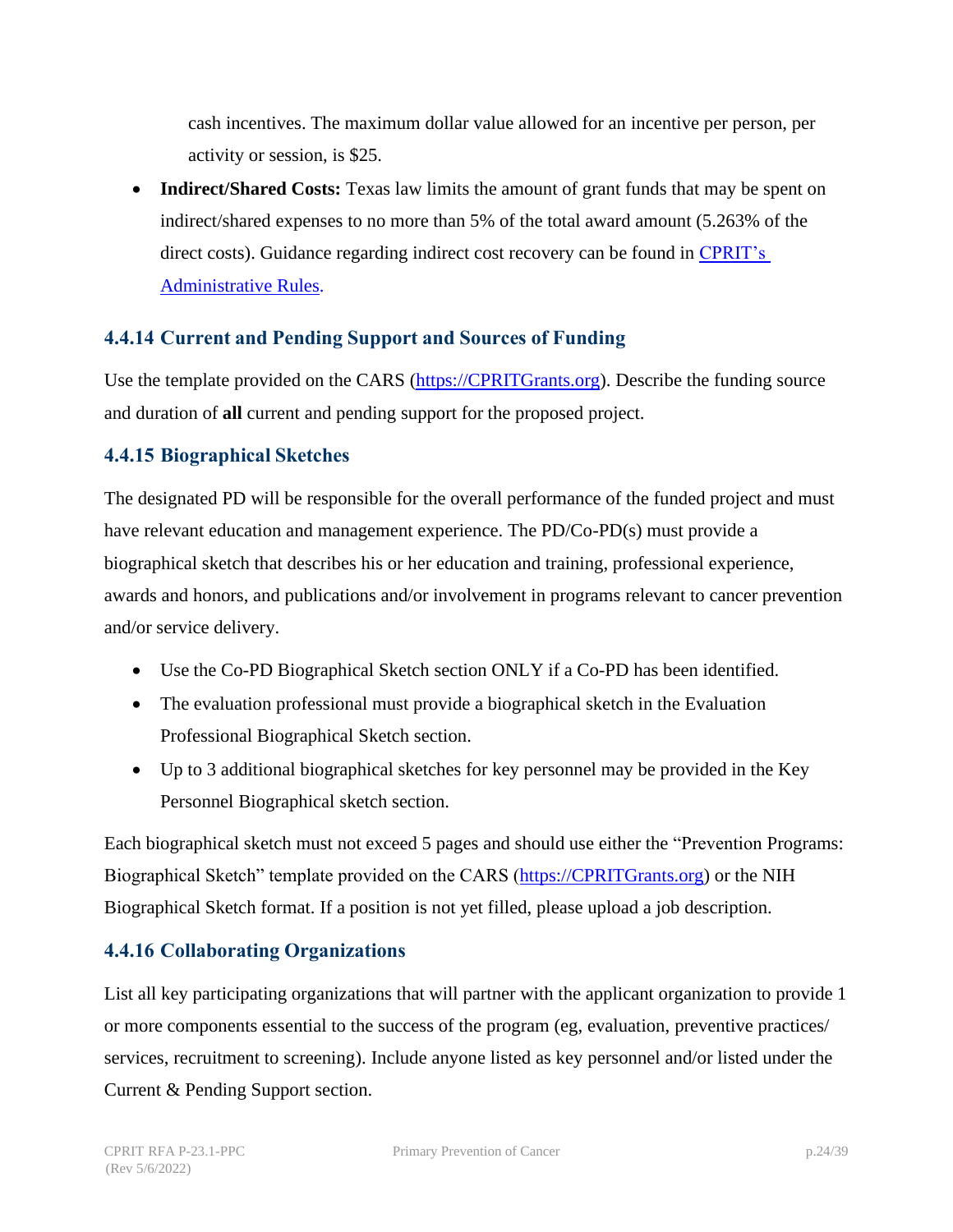#### <span id="page-24-0"></span>**4.4.17 Letters of Commitment (10 pages)**

Applicants should provide letters of commitment and/or memoranda of understanding from community organizations, key faculty, or any other component essential to the success of the program. Letters should be specific to the contribution of each organization.

#### <span id="page-24-1"></span>**5. APPLICATION REVIEW**

#### <span id="page-24-2"></span>**5.1 Review Process Overview**

All eligible applications will be reviewed using a 2-stage peer review process: (1) evaluation of applications by peer review panels and (2) prioritization of grant applications by the Prevention Review Council (PRC). In the first stage, applications will be evaluated by an independent review panel using the criteria listed below. In the second stage, applications judged to be meritorious by review panels will be evaluated by the PRC and recommended for funding based oncomparisons with applications from all of the review panels and programmatic priorities.

Programmatic considerations may include, but are not limited to, geographic distribution, cancer type, population served, and type of program or service. The scores are only 1 factor considered during programmatic review. At the programmatic level of review, priority will be given to proposed projects that target geographic regions of the state or population subgroups that are not well represented in the current CPRIT Prevention project portfolio.

Applications approved by PRC will be forwarded to the CPRIT Program Integration Committee (PIC) for review. The PIC will consider factors including program priorities set by theOversight Committee, portfolio balance across programs, and available funding. The CPRIT Oversight Committee will vote to approve each grant award recommendation made by the PIC. The grant award recommendations will be presented at an open meeting of the Oversight Committee and must be approved by two-thirds of the Oversight Committee members present andeligible to vote. The review process is described more fully in CPRIT's Administrative Rules, chapter [703, sections](https://texreg.sos.state.tx.us/public/readtac%24ext.ViewTAC?tac_view=4&ti=25&pt=11&ch=703&rl=Y)  [703.6 to 703.8.](https://texreg.sos.state.tx.us/public/readtac%24ext.ViewTAC?tac_view=4&ti=25&pt=11&ch=703&rl=Y)

Each stage of application review is conducted confidentially, and all CPRIT Peer Review Panel members, PRC members, PIC members, CPRIT employees, and Oversight Committee members with access to grant application information are required to sign nondisclosure statements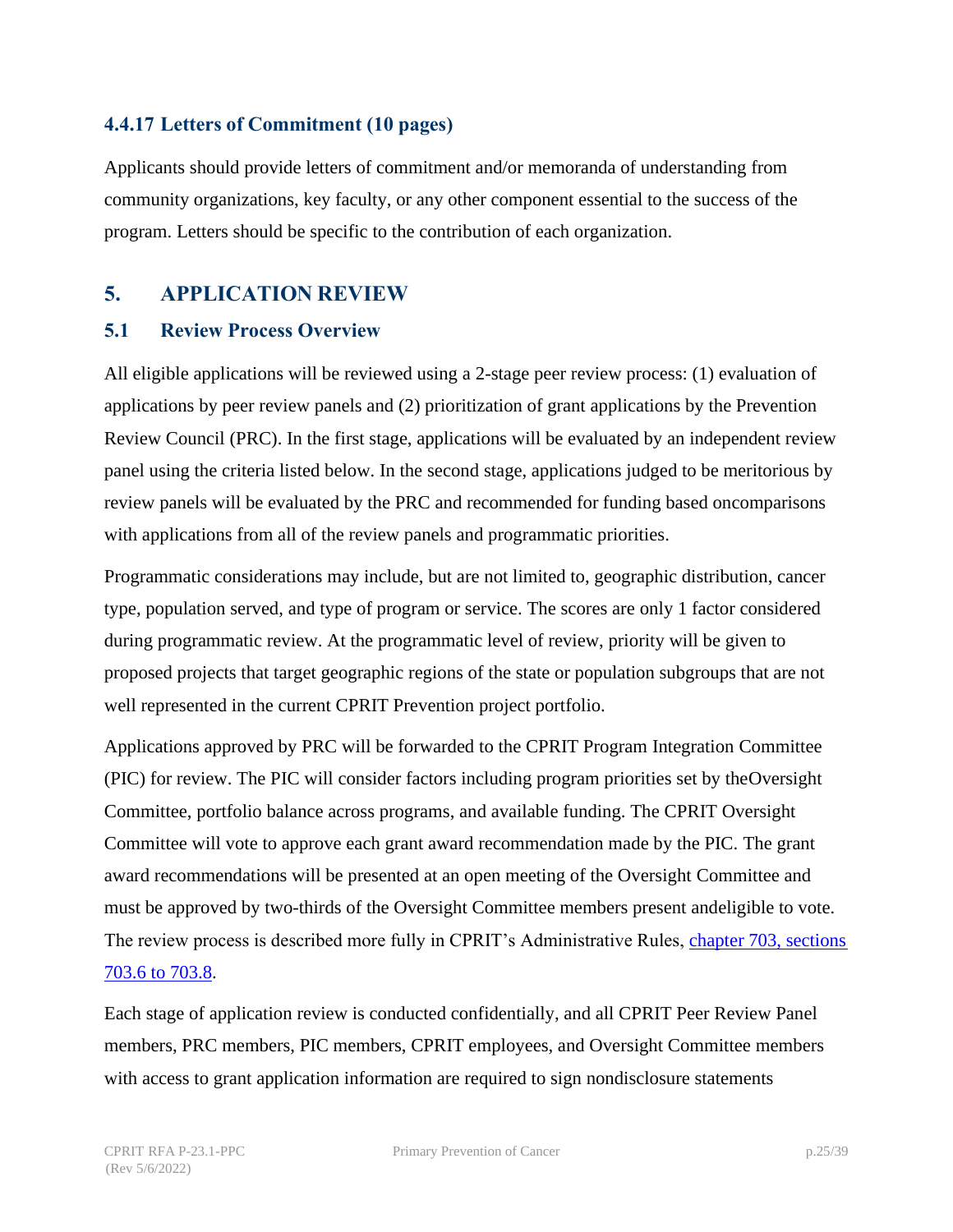regarding the contents of the applications. All technological and scientific information included in the application is protected from public disclosure pursuant to Health and Safety Code§102.262(b).

Individuals directly involved with the review process operate under strict conflict-of-interest prohibitions. All CPRIT Peer Review Panel members and PRC members are non-Texas residents.

An applicant will be notified regarding the peer review panel assigned to review the grant application. Peer Review Panel members are listed by panel on CPRIT's website.

## **By submitting agrant application, the applicant agrees and understands that the only basis for reconsideration of a grant application is limited to an undisclosed Conflict of Interest as set forth in CPRIT's Administrative Rules, chapter [703, section 703.9.](https://texreg.sos.state.tx.us/public/readtac$ext.TacPage?sl=R&app=9&p_dir=&p_rloc=&p_tloc=&p_ploc=&pg=1&p_tac=&ti=25&pt=11&ch=703&rl=9)**

Communication regarding the substance of a pending application is prohibited between the grant applicant (or someone on the grant applicant's behalf) and the following individuals: an Oversight Committee member, a PIC member, a Review Panel member, or PRC member.

Applicants should note that the CPRIT PIC comprises the CPRIT Chief Executive Officer, the Chief Scientific Officer, the Chief Prevention Officer, the Chief Product Development Officer, and the Commissioner of State Health Services. The prohibition on communication begins on the first day that grant applications for the particular grant mechanismare accepted by CPRIT and extends until the grant applicant receives notice regarding a final decision on the grant application. The prohibition on communication does not apply to the time period prior to the opening of CARS. Intentional, serious, or frequent violations of this rule may result in the disqualification of the grant application from further consideration for a grant award.

#### <span id="page-25-0"></span>**5.2 Review Criteria**

Peer review of applications will be based on primary scored criteria and secondary unscored criteria, identified below. Review committees will evaluate and score each primary criterion and subsequently assign an overall score that reflects anoverall assessment of the application. The overall evaluation score will not be an average of the scores of individual criteria; rather, it will reflect the reviewers' overall impression of the application and responsiveness to the RFA.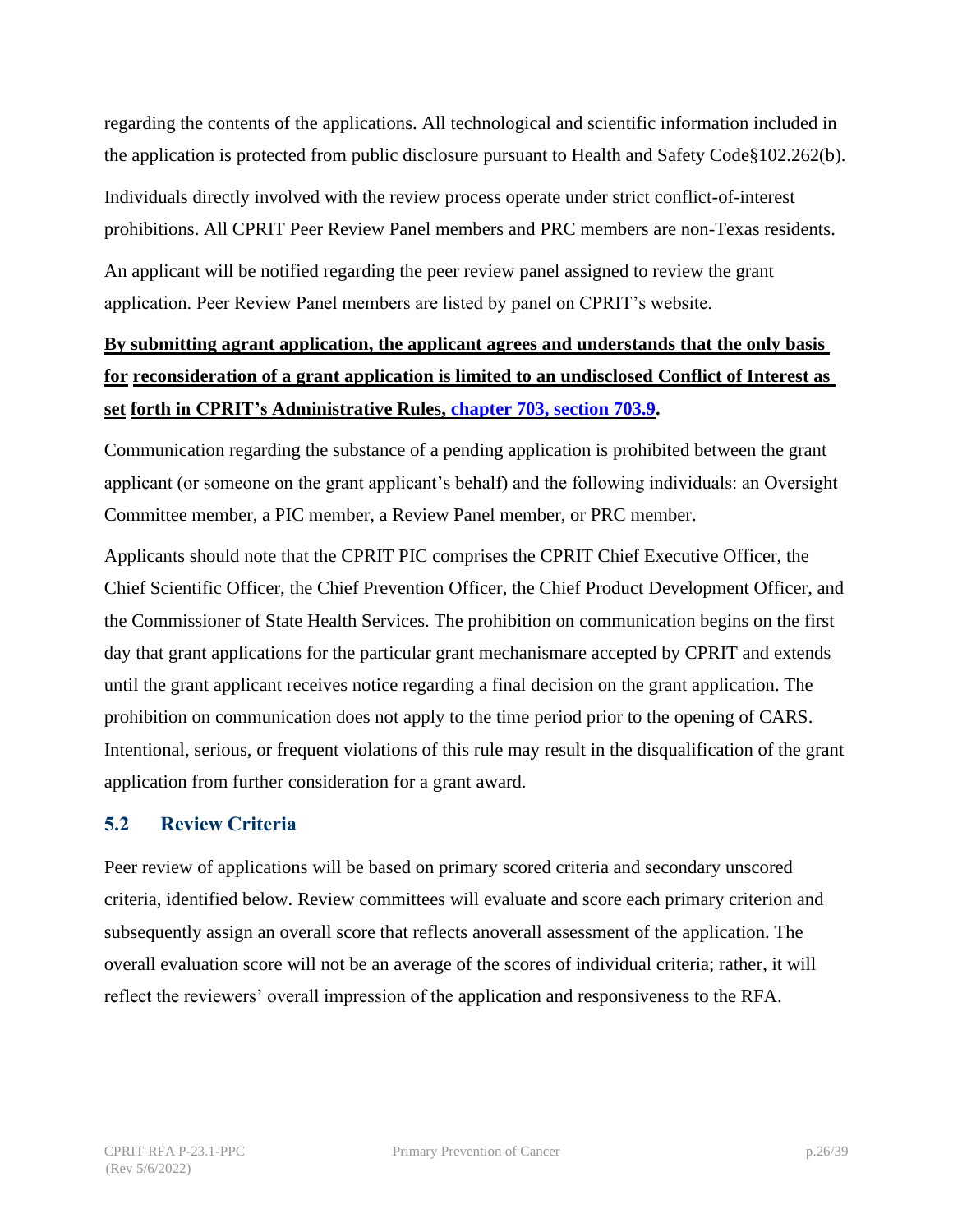#### <span id="page-26-0"></span>**5.2.1 Primary Evaluation Criteria**

#### **Impact**

- Do the proposed approaches address an important problem or need in primary prevention of cancer? Do the proposed project strategies support desired outcomes in cancer risk and equity? Do the proposed project strategies reach a priority population (eg, low income, minority, rural) at high risk of cancer?
- Will the project reach and serve/impact an appropriate number of people based on the budget allocated?
- If applicable, have partners demonstrated that the collaborative effort will provide a greater impact on cancer prevention and control than the applicant organization's effort separately?
- Does the program address adaptation, if applicable, of the evidence-based intervention to the priority population? Is the base of evidence clearly explained and referenced?

#### **Project Strategy and Feasibility**

- Does the proposed project provide preventive practices specified in the RFA?
- Are the overall program approach, strategy, and design clearly described and supported by established theory and practice? Are the proposed objectives and activities feasible within the duration of the award? Has the applicant convincingly demonstrated the short- and long-term impacts of the project?
- Has the applicant proposed policy changes and/or system improvements?
- Are possible barriers addressed and approaches for overcoming them proposed?
- Are the priority population and culturally appropriate methods to reach the priority population clearly described?
- Does the program leverage partners and resources to maximize the reach of the practices proposed? Does the program leverage and complement other state, federal, and nonprofit grants?

#### **Outcomes Evaluation**

- Are specific goals and measurable objectives for each year of the project provided?
- Are the proposed outcome measures appropriate for the preventive practices provided, and are the expected changes clinically significant?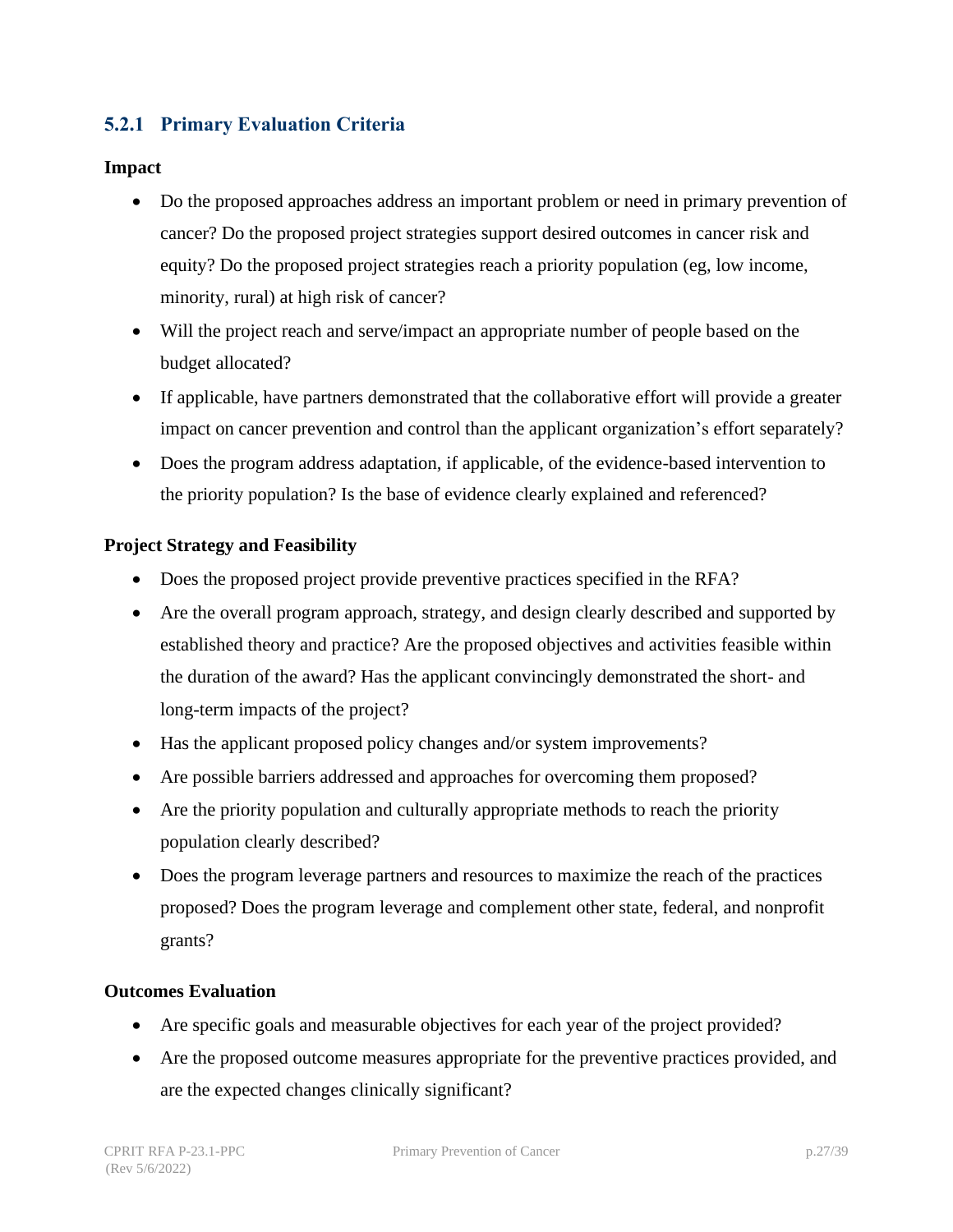- Does the application provide a clear and appropriate plan for data collection and management and data analyses?
- Are clear baseline data provided for the priority population, or are clear plans included to collect baseline data?
- If an evidence-based intervention is being adapted in a population where it has not been implemented or tested, are plans for evaluation of barriers, effectiveness, and fidelity to the model described?
- Is the qualitative analysis of planned policy or system changes described?

#### **Organizational Qualifications and Capabilities**

- Do the organization and its collaborators/partners demonstrate the ability to provide the proposed preventive practices?
- Does the described role of each collaborating organization make it clear that each organization adds value to the project and is committed to working together to implement the project?
- Have the appropriate personnel been recruited to design, implement, evaluate, and complete the project?
- Is the organization structurally and financially stable and viable?
- Does the applicant describe the program's organizational capacity for sustainability?
- Does the applicant describe steps that will be taken toward building internal capacity and partnerships?
- Does the applicant describe a plan for systems changes that are sustainable over time (eg, improve results, provider practice, efficiency, cost-effectiveness)?

#### <span id="page-27-0"></span>**5.2.2 Secondary Evaluation Criteria**

#### **Budget**

- Is the budget appropriate and reasonable for the scope and preventive practices of the proposed work?
- Is the cost per person served appropriate and reasonable?
- Is the project a good investment of Texas public funds?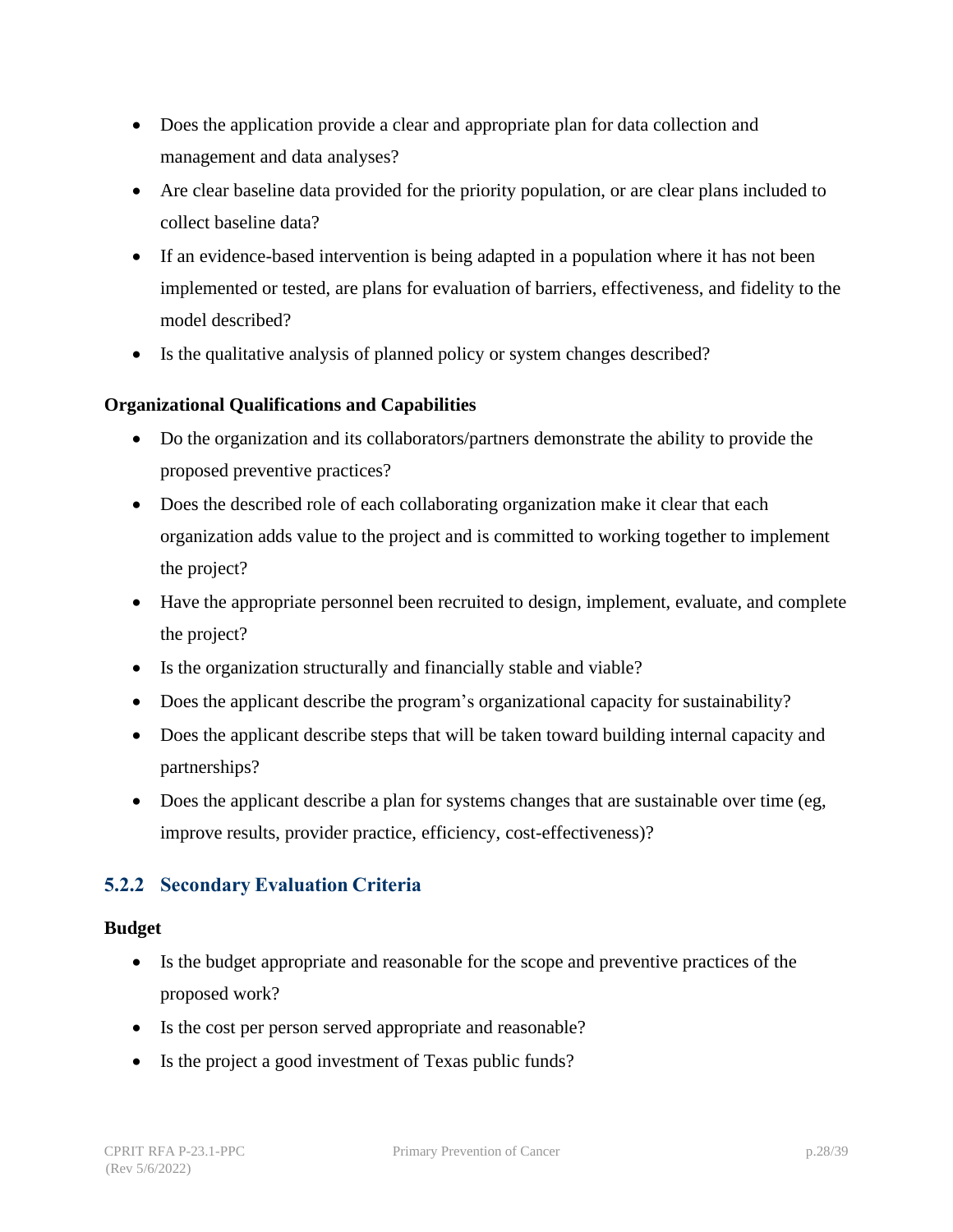#### **Dissemination and Replication**

- Are plans for dissemination of the project's results and outcomes, including targetaudiences and methods, clearly described?
- Are active dissemination strategies included and described in the plan?
- Does the applicant describe whether and/or how the project lends itself to replication of all or some components of the project by others in the state?

#### <span id="page-28-0"></span>**6. AWARD ADMINISTRATION**

Texas law requires that CPRIT grant awards be made by contract between the applicant and CPRIT. CPRIT grant awards are made to institutions or organizations, not to individuals. Award contract negotiation and execution will commence once the CPRIT Oversight Committee has approved an application for a grant award. CPRIT may require, as a condition of receiving a grant award, that the grant recipient use CPRIT's electronic Grant Management System to exchange, execute, and verify legally binding grant contract documents and grant award reports. Such use shall be in accordance with CPRIT's electronic signature policy as set forth in Texas Administrative Code, Title 25, chapters 701 to 703.Texas law specifies several components that must be addressed by the award contract, includingneeded compliance and assurance documentation, budgetary review, progress and fiscal monitoring, and terms relating to revenue sharing and intellectual property rights. These contractprovisions are specified in [CPRIT's](https://texreg.sos.state.tx.us/public/readtac%24ext.ViewTAC?tac_view=3&ti=25&pt=11)  [Administrative Rules.](https://texreg.sos.state.tx.us/public/readtac%24ext.ViewTAC?tac_view=3&ti=25&pt=11) Applicants are advised to review CPRIT's administrative rules related to contractual requirements associated with CPRIT grant awards and limitations related to the use of CPRIT grant awards as set forth in Texas Administrative Code, Title 25, chapters 701 to 703.

Prior to disbursement of grant award funds, the grant recipient organization must demonstrate thatit has adopted and enforces a tobacco-free workplace policy consistent with the requirements set forth in CPRIT's Administrative Rules, Texas Administrative Code, Title 25, chapters 701 to 703.

CPRIT requires award recipients to submit quarterly, annual, and final progress reports. These reports summarize the progress made toward project goals and address plans for the upcoming year. In addition, quarterly fiscal reporting and reporting on selected metrics will be required per the instructions to award recipients. Continuation of funding is contingent upon the timely receipt of these reports. Failure to provide timely and complete reports may waive reimbursement of grant award costs and may result in the termination of the award contract.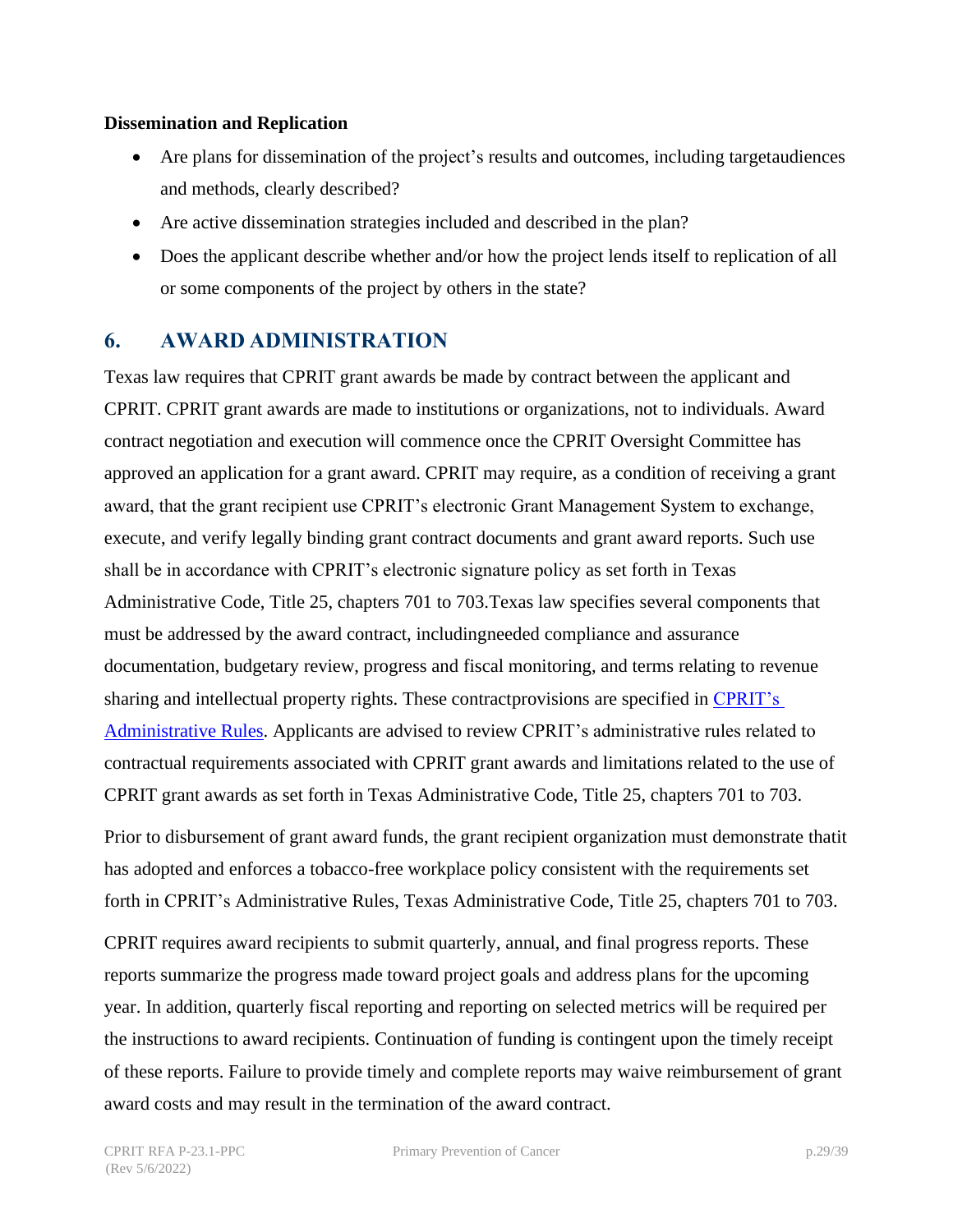## <span id="page-29-0"></span>**7. CONTACT INFORMATION**

#### <span id="page-29-1"></span>**7.1 Helpdesk**

Helpdesk support is available for questions regarding user registration and online submission of applications. Queries submitted via email will be answered within 1 business day. Helpdesk staff are not in a position to answer questions regarding the scope and focus of applications. Before contacting the Helpdesk, please refer to the *Instructions for Applicants* document (posted on June 2, 2022), which provides a step-by-step guide to using CARS.

| <b>Hours of operation:</b> | Monday through Friday, 8 AM to 6 PM central time |
|----------------------------|--------------------------------------------------|
| Tel:                       | 866-941-7146                                     |
| <b>Email:</b>              | Help@CPRITGrants.org                             |

#### <span id="page-29-2"></span>**7.2 Program Questions**

Questions regarding the CPRIT Prevention program, including questions regarding this or anyother funding opportunity, should be directed to the CPRIT Prevention Program Office.

| Tel:     | 512-305-8417         |
|----------|----------------------|
| Email:   | Help@CPRITGrants.org |
| Website: | www.cprit.texas.gov  |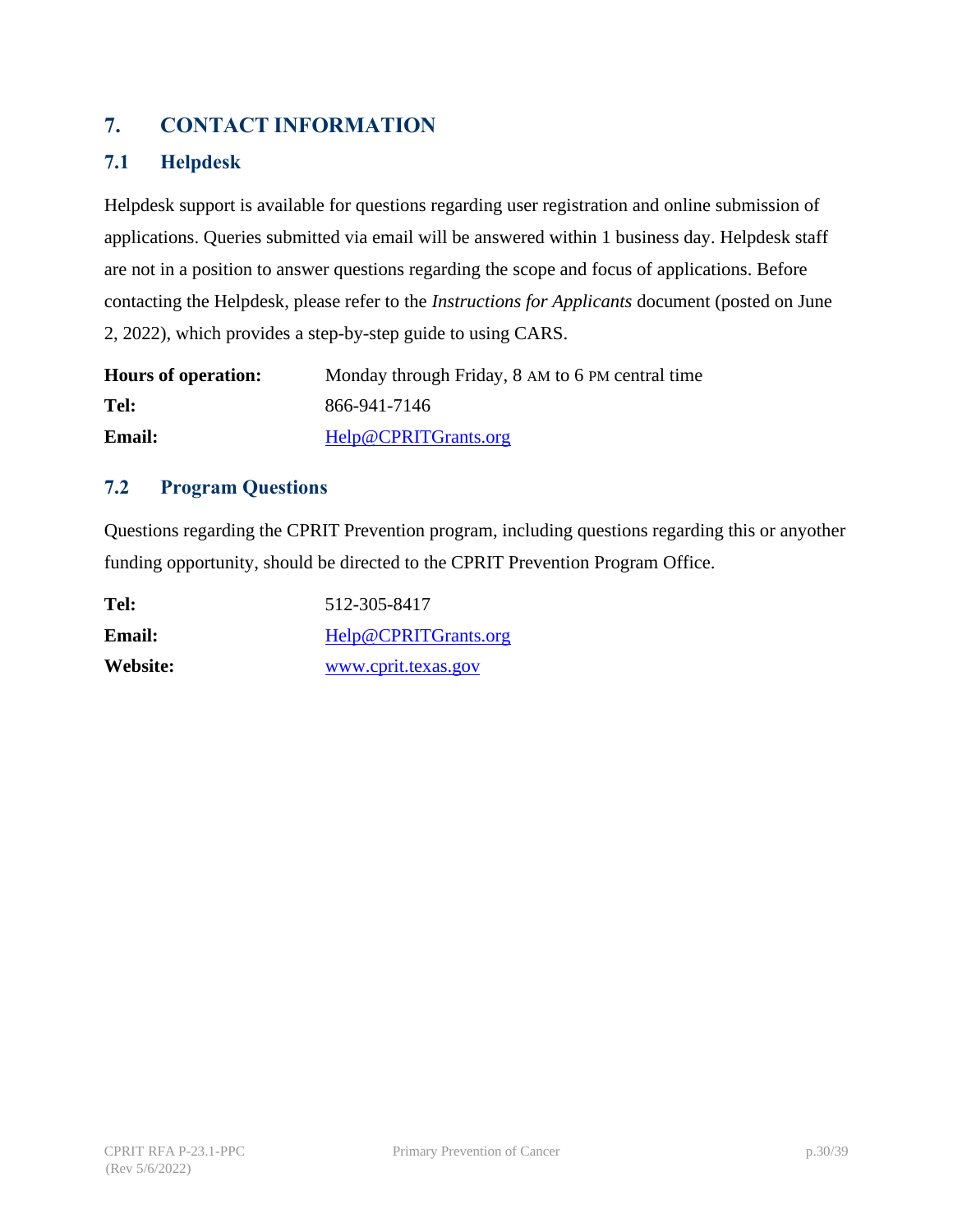## <span id="page-30-0"></span>**8. RESOURCES**

- Department of State Health Services. [https://www.dshs.texas.gov/tcr/data/modifiable-risk](https://www.dshs.texas.gov/tcr/data/modifiable-risk-factors.aspx)[factors.aspx](https://www.dshs.texas.gov/tcr/data/modifiable-risk-factors.aspx)
- The Community Guide. <https://www.thecommunityguide.org/>
- Implementing Farm to School Programs. <https://farmtoschoolcensus.fns.usda.gov/>
- What Works for Health. [https://www.countyhealthrankings.org/take-action-to-improve](https://www.countyhealthrankings.org/take-action-to-improve-health/what-works-for-health)[health/what-works-for-health](https://www.countyhealthrankings.org/take-action-to-improve-health/what-works-for-health)
- National Comprehensive Cancer Control Program. <https://www.cdc.gov/cancer/ncccp/index.htm>
- NCI Evidence-Based Cancer Control Program. <https://ebccp.cancercontrol.cancer.gov/index.do>
- Cancer Control P.L.A.N.E.T. [https://cancercontrol.cancer.gov](https://cancercontrol.cancer.gov/)
- Comprehensive Cancer Control. Policy, Systems, and Environmental Change Resource Guide. [https://www.cccnationalpartners.org/new-resource-policy-systems-and](https://www.cccnationalpartners.org/new-resource-policy-systems-and-environmental-change-resource-guide)[environmental-change-resource-guide](https://www.cccnationalpartners.org/new-resource-policy-systems-and-environmental-change-resource-guide)
- Colorectal Cancer Control Program. Social Ecological Model. <http://medbox.iiab.me/modules/en-cdc/www.cdc.gov/cancer/crccp/sem.htm>
- Guide to Clinical Preventive Services: Recommendations of the U.S. Preventive Services Task Force. [http://www.ahrq.gov/professionals/clinicians-providers/guidelines](http://www.ahrq.gov/professionals/clinicians-providers/guidelines-recommendations/guide/)[recommendations/guide/](http://www.ahrq.gov/professionals/clinicians-providers/guidelines-recommendations/guide/)
- Program Sustainability Assessment Tool, copyright 2012, Washington University, St Louis, MO, <https://www.sustaintool.org/about-us/>
- Getting the Word Out: New Approaches for Disseminating Public Health Science Ross C. Brownson, PhD; Amy A. Eyler, PhD; Jenine K. Harris, PhD; Justin B. Moore, PhD, MS; Rachel G. Tabak, PhD, RD, *Journal of Public Health Management & Practice.* 24(2):102- 111, March/April 2018. https://journals.lww.com/jphmp/Fulltext/2018/03000/Getting the Word Out New Ap

[proaches\\_for.4.aspx](https://journals.lww.com/jphmp/Fulltext/2018/03000/Getting_the_Word_Out___New_Approaches_for.4.aspx)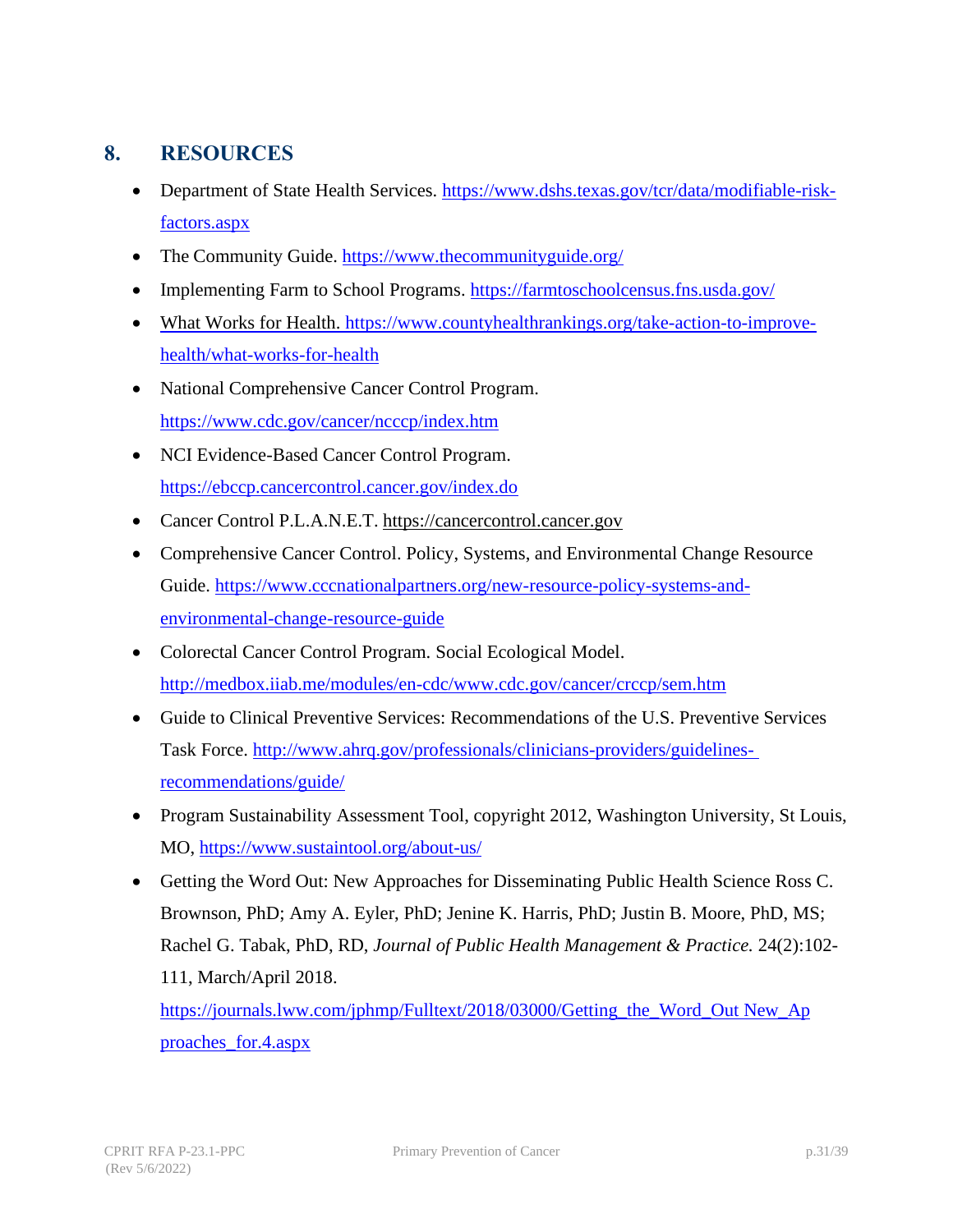- Centers for Disease Control and Prevention: The Program Sustainability Assessment Tool: A New Instrument for Public Health Programs. [http://www.cdc.gov/pcd/issues/2014/13\\_0184.htm](http://www.cdc.gov/pcd/issues/2014/13_0184.htm)
- Centers for Disease Control and Prevention: Using the Program Sustainability Tool to Assess and Plan for Sustainability. [http://www.cdc.gov/pcd/issues/2014/13\\_0185.htm](http://www.cdc.gov/pcd/issues/2014/13_0185.htm)
- Cancer Prevention and Control Research Network: Putting Public Health Evidence in Action Training Workshop. <http://cpcrn.org/pub/evidence-in-action/>
- Environmental and Occupational Interventions for Primary Prevention of Cancer: A Cross-Sectorial Policy Framework. [https://ehp.niehs.nih.gov/doi/10.1289/ehp.1205897?url\\_ver=Z39.88-](https://ehp.niehs.nih.gov/doi/10.1289/ehp.1205897?url_ver=Z39.88-2003&rfr_id=ori:rid:crossref.org&rfr_dat=cr_pub%20%200pubmed)

[2003&rfr\\_id=ori:rid:crossref.org&rfr\\_dat=cr\\_pub%20%200pubmed](https://ehp.niehs.nih.gov/doi/10.1289/ehp.1205897?url_ver=Z39.88-2003&rfr_id=ori:rid:crossref.org&rfr_dat=cr_pub%20%200pubmed)

• Centers for Disease Control and Prevention. Distinguishing Public Health Research and Public Health Nonresearch. [https://www.cdc.gov/os/integrity/docs/cdc-policy](https://www.cdc.gov/os/integrity/docs/cdc-policy-distinguishing-public-health-research-nonresearch.pdf)[distinguishing-public-health-research-nonresearch.pdf](https://www.cdc.gov/os/integrity/docs/cdc-policy-distinguishing-public-health-research-nonresearch.pdf)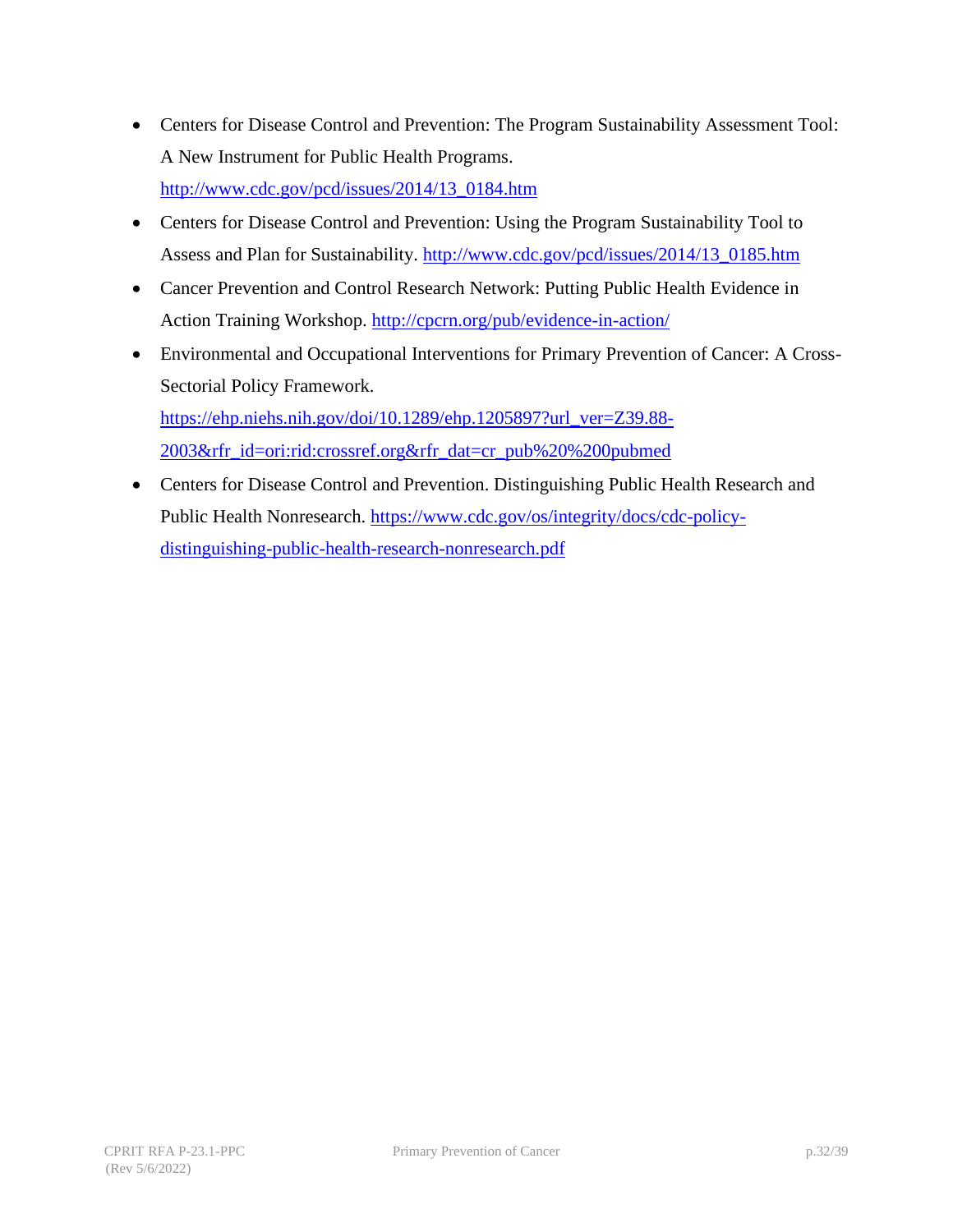## <span id="page-32-0"></span>**9. REFERENCES**

- 1. <http://www.cdc.gov/hpv/parents/questions-answers.html>
- 2. Texas Cancer Registry, Cancer Epidemiology and Surveillance Branch, Texas Department of State Health Services. <https://www.cancer-rates.info/tx/>
- 3. Colditz GA, Emmons KM. Accelerating the Pace of Cancer Prevention- Right Now. *[Cancer Prev Res](https://pubmed.ncbi.nlm.nih.gov/29519885/) (Phila).* 2018;11(4):171-184
- 4. Clauser SB, Taplin SH, Foster MK, Fagan P, Kaluzny AD. Multilevel intervention research: lessons learned and pathways forward. *[J Natl Cancer Inst Monogr.](https://europepmc.org/article/PMC/3482966)* 2012;2012[44]:127-133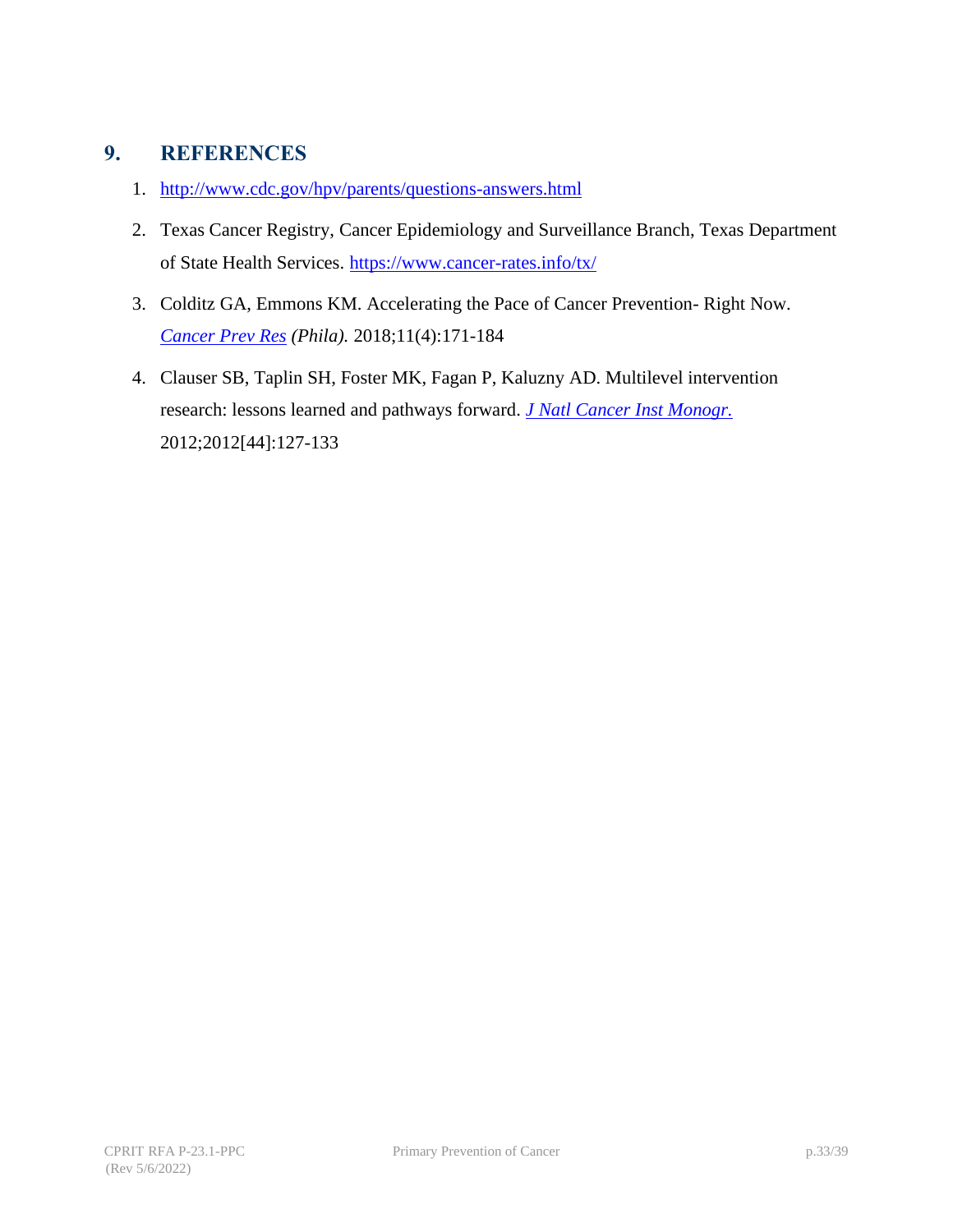## <span id="page-33-0"></span>**APPENDIX A: KEY TERMS**

- **Activities:** A listing of the "who, what, when, where, and how" for each objective that will be accomplished
- **Capacity Building**: Any activity (eg, training, identification of alternative resources, building internal assets) that builds durable resources and enables the grantee's setting or community to continue the delivery of some or all components of the evidence-based intervention
- <span id="page-33-1"></span>• **Preventive Practices/Services:** Number of evidence-based preventive services delivered bya health care practitioner in an office, clinic, or health care system. Examples include, but are not limited to vaccinations, physical rehabilitation, tobacco cessation counseling or nicotine replacement therapy, case management, primary prevention clinical assessments and services.
- **Counties of Residence of Population Served:** Counties where the project does not plan to have a physical presence but people who live in these counties have received services. This includes counties of residence of people or places of business of professionals who participate in or receive education, navigation or preventive practices/services. Examples include peopletraveling to receive services as a result of marketing and programs accessible via the website or social media. These counties may be described in the project plan and must be reported in the quarterly progress report.
- **Counties with Service Delivery:** Counties where an activity or service will occur and the project has a physical presence for the services provided. Examples include onsite outreach and educational activities and delivery of services through clinics, mobile vans, or telemedicine consults. These counties must be entered in the Geographic Area to be Served section of the application.
- **Education Services:** Number of evidence-based, culturally appropriate cancer prevention and control education and outreach services delivered to the public and to health care professionals. Examples include education or training sessions (group or individual), focus groups, and knowledge assessments. One individual may receive multiple education services.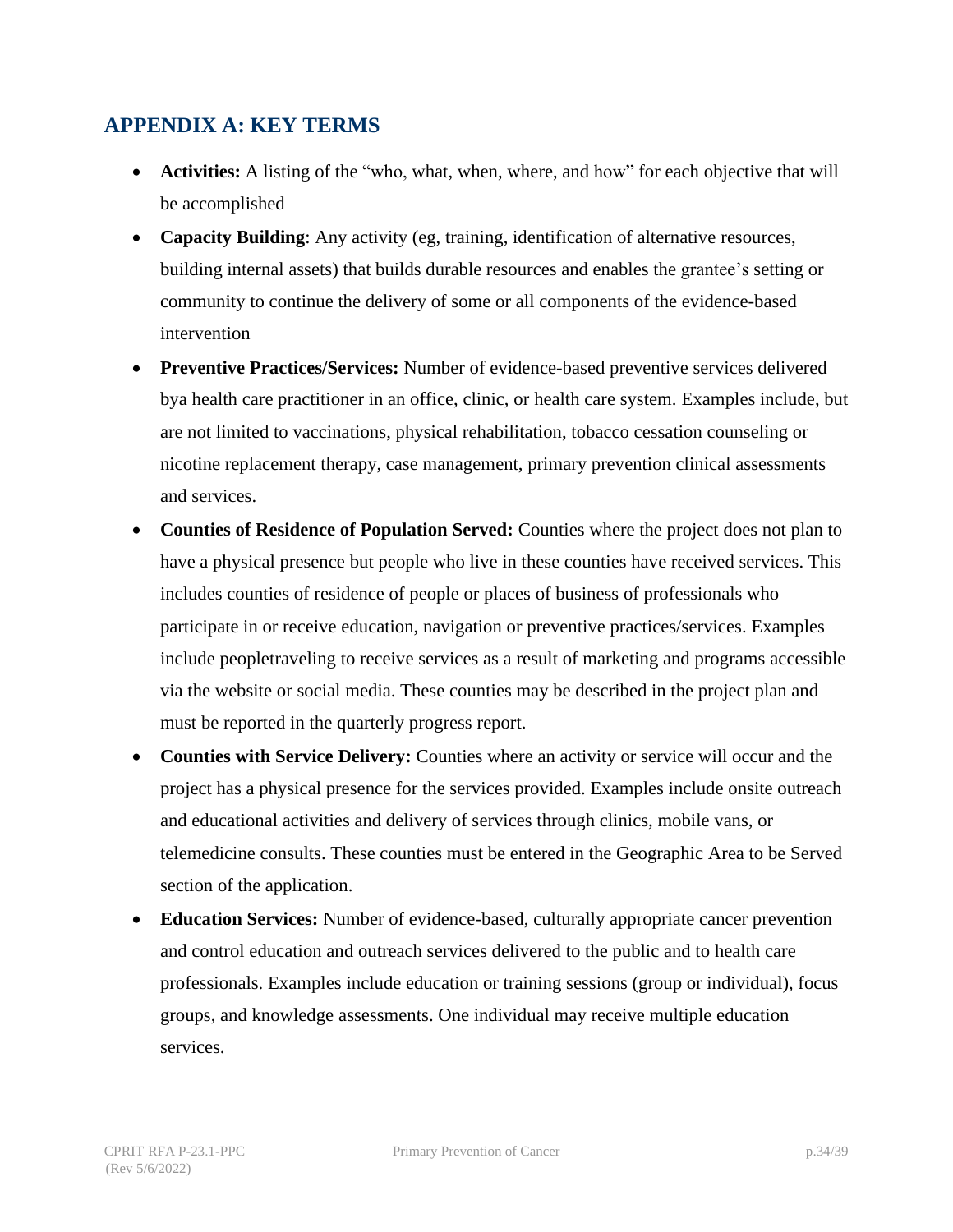- **Evidence-Based Program:** A program that is validated by some form of documented research or applied evidence.
- **Goals:** Broad statements of general purpose to guide planning. Outcome goals should be few in number and focus on aspects of highest importance to the project [\(Appendix](#page-36-0) B).
- **Integration:** The extent the evidence-based intervention is integrated within the culture of the grantee's setting or community through policies and practice.
- **Navigation Services:** Number of activities/services that offer assistance to help overcome health care system barriers in a timely and informative manner to improve health care access and outcomes. Examples include patient reminders, transportation assistance, and appointment scheduling assistance. One individual may receive multiple navigation services.
- **Number of Preventive Services/Practices:** Number of [preventive services](#page-33-1) delivered directly to members of the public by the funded project. One individual may receive multiple clinical services.
- **Number of Services (Direct Contact):** Number of services delivered directly to members of the public and/or professionals—direct, interactive public or professional education, outreach, training, navigation service, or clinical service, such as live educational and/or training sessions, vaccine administration, , case management/navigation services, and physician consults. One individual may receive multiple services.
- **Objectives:** Specific, **measurable**, actionable, realistic, and timely projections for outcomes; example: "Increase screening service provision in X population from Y% to Z% by 20xx." Baseline data for the priority population must be included as part of each objective [\(Appendix B\)](#page-36-0). The proposed metric should be included in **both** the objective and the measure.
- **People Reached (Indirect Contact):** Number of members of the public and/or professionals reached via indirect noninteractive public or professional education and outreach activities, such as mass media efforts, brochure distribution, public service announcements, newsletters, and journals. (This category includes individuals who would be reached through activities that are directly funded by CPRIT as well as individuals whowould be reached through activities that occur as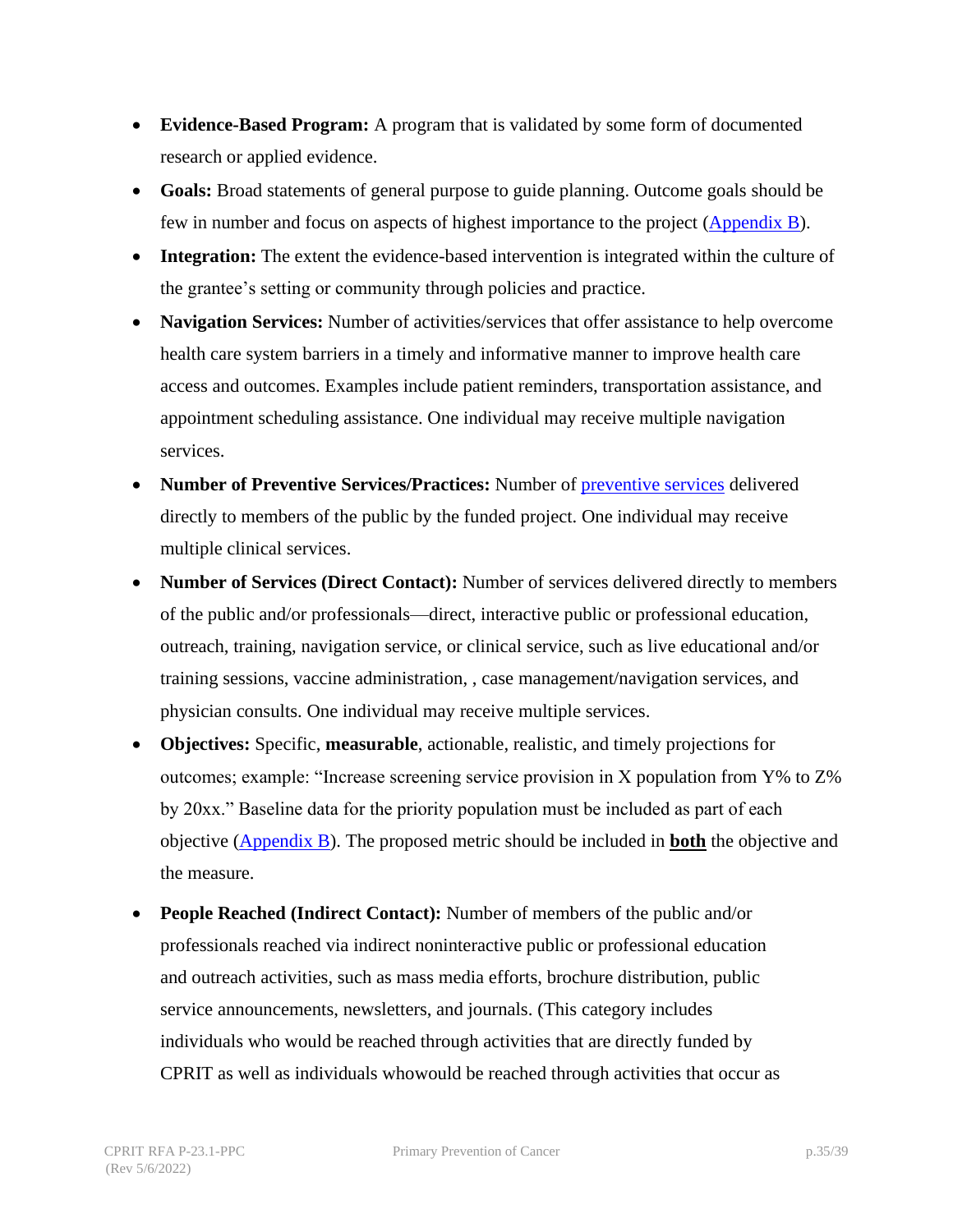a direct consequence of the CPRIT- funded project's leveraging of other resources/funding to implement the CPRIT-funded project).

• **Unique People Served (Direct Contact):** Number of unique members of the public and/or professionals served via direct, interactive public or professional education, outreach, training, navigation service, or clinical service. This category includes individuals who would be served through activities that are directly funded by CPRIT as well as individuals who would be served through activities that occur as a direct consequence of the CPRITfunded project's leveraging of other resources/funding to implement the CPRIT-funded project.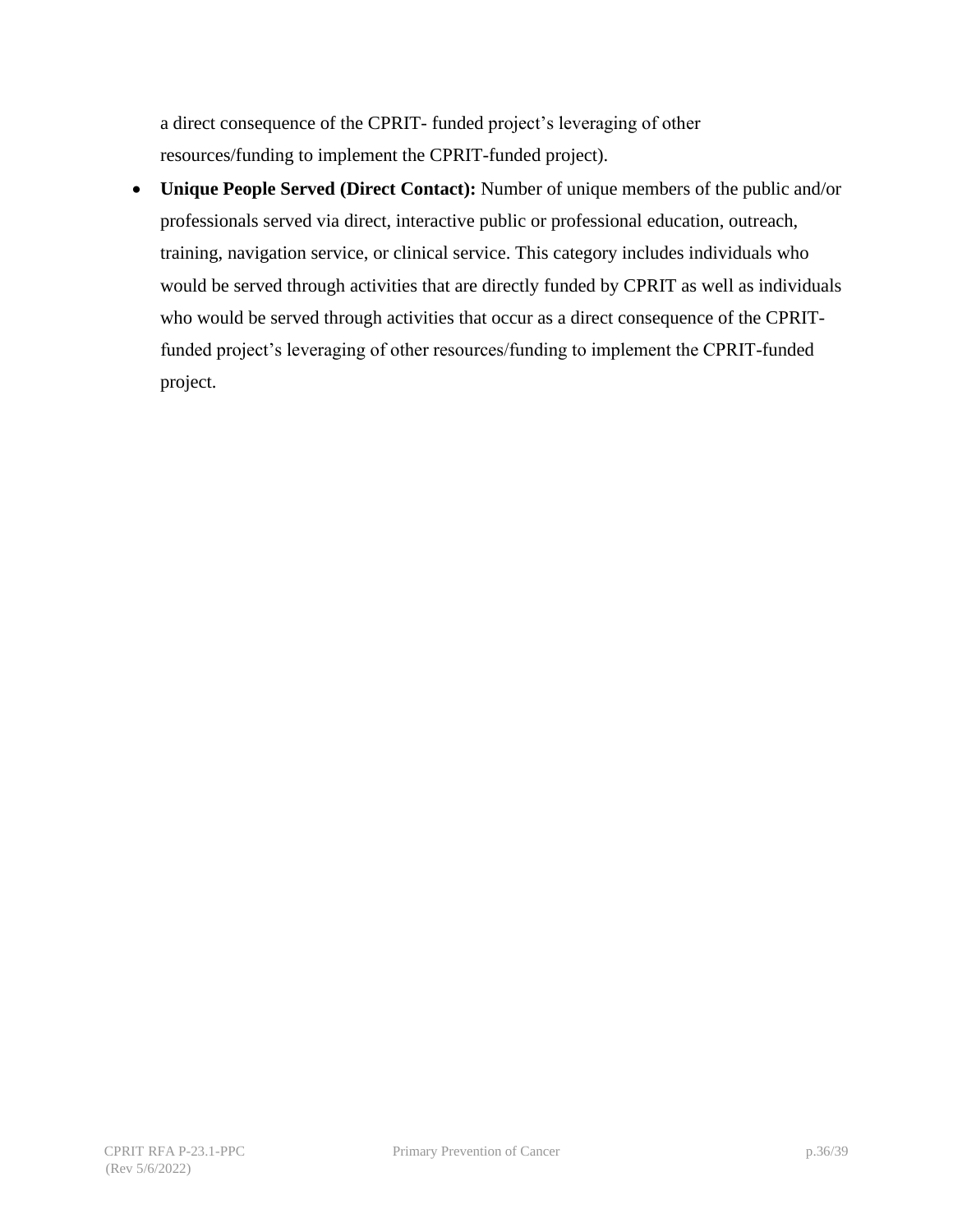## <span id="page-36-0"></span>**APPENDIX B: WRITING GOALS AND OBJECTIVES**

List only major **outcome goals** and **measurable objectives** for each year of the project. **Do not include process objectives**; these should be described in the project plan only. Include the proposed metric within **both** the stated Objective and the Measure sections (eg, Measure: 2,000 individuals, ages 9-12, will initiate HPV vaccination during the grant period).

The maximum number is 3 goals with 3 objectives each. Projects will be evaluated annually on progress toward **outcome** goals and objectives.

## **The following has been adapted with permission from Appalachia Community Cancer Network, NIH Grant U54 CA 153604:**

#### **Develop well-defined goals and objectives.**

**Goals** provide a roadmap or plan for where a group wants to go. Goals can be long term (over several years) or short term (over several months). Goals should be based on needs of the community and evidence-based data.

Goals should be:

- $\bullet$  Believable situations or conditions that the group believes can be achieved
- Attainable possible within a designated time
- Tangible capable of being understood or realized
- On a timetable with a completion date
- Win-Win beneficial to individual members and the coalition

**Objectives** are measurable steps toward achieving the goal. They are clear statements of specific activities required to achieve the goal. The best objectives have several characteristics in common  $-S.M.A.R.T. + C$ :

- Specific they tell how much (number or percent), who (participants), what (action or activity), and by when (date)
	- o Example: 115 uninsured individuals age 50 and older will complete colorectal cancer screening by March 31, 2018.
- Measurable specific measures that can be collected, detected, or obtained to determine successful attainment of the objective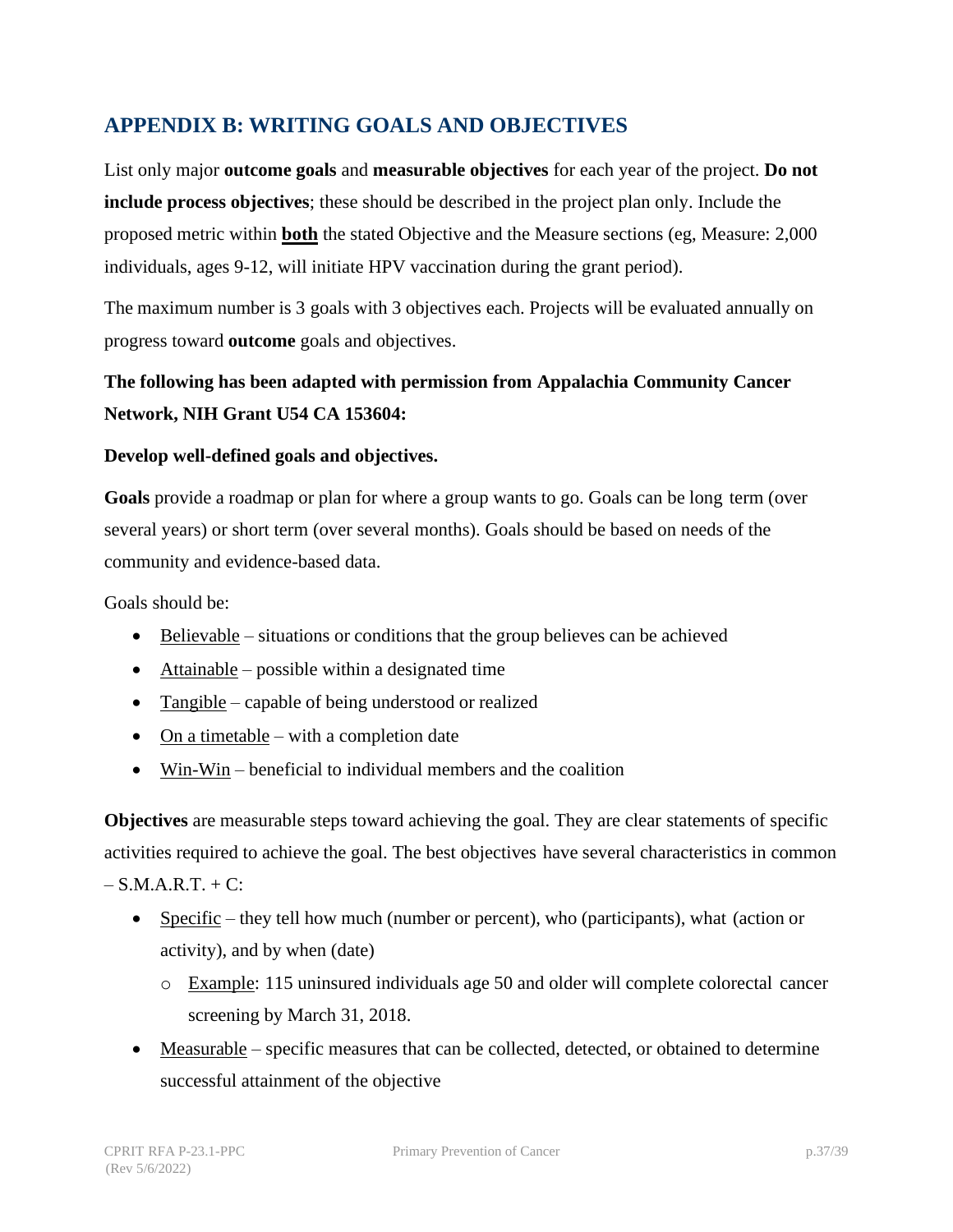- o Example: How many screened at an event? How many completed pre/post assessment?
- Achievable not only are the objectives themselves possible, it is likely that your organization will be able to accomplish them
- Relevant to the mission your organization has a clear understanding of how these objectives fit in with the overall vision and mission of the group
- Timed developing a timeline is important for when your task will be achieved
- Challenging objectives should stretch the group to aim on significant improvements that are important to members of the community

#### **Evaluate and refine your objectives**

Review your developed objectives and determine the type and level of each using the following information:

#### **There are 2 types of objectives:**

- Outcome objectives measure the "what" of a program; should be in the Goals and Objectives form (see [section 4.4.2\)](#page-16-1)
- Process objectives measure the "how" of a program; should be in the project plan only (see [section 4.4.4\)](#page-17-1)

#### **There are 3 levels of objectives:**

- Community-level objectives measure the planned community change
- Program impact objectives measure the impact the program will have on a specific group of people
- Individual objectives measures participant changes resulting from a specific program, using these factors:
	- o Knowledge understanding (know screening guidelines; recall the number to call for screening)
	- o Attitudes feeling about something (will consider secondhand smoke dangerous; believe eating 5 or more fruits and vegetable is important)
	- o Skills the ability to do something (complete fecal occult blood test)
	- o Intentions regarding plan for future behavior (will agree to talk to the doctor, will plan to schedule a Pap test)